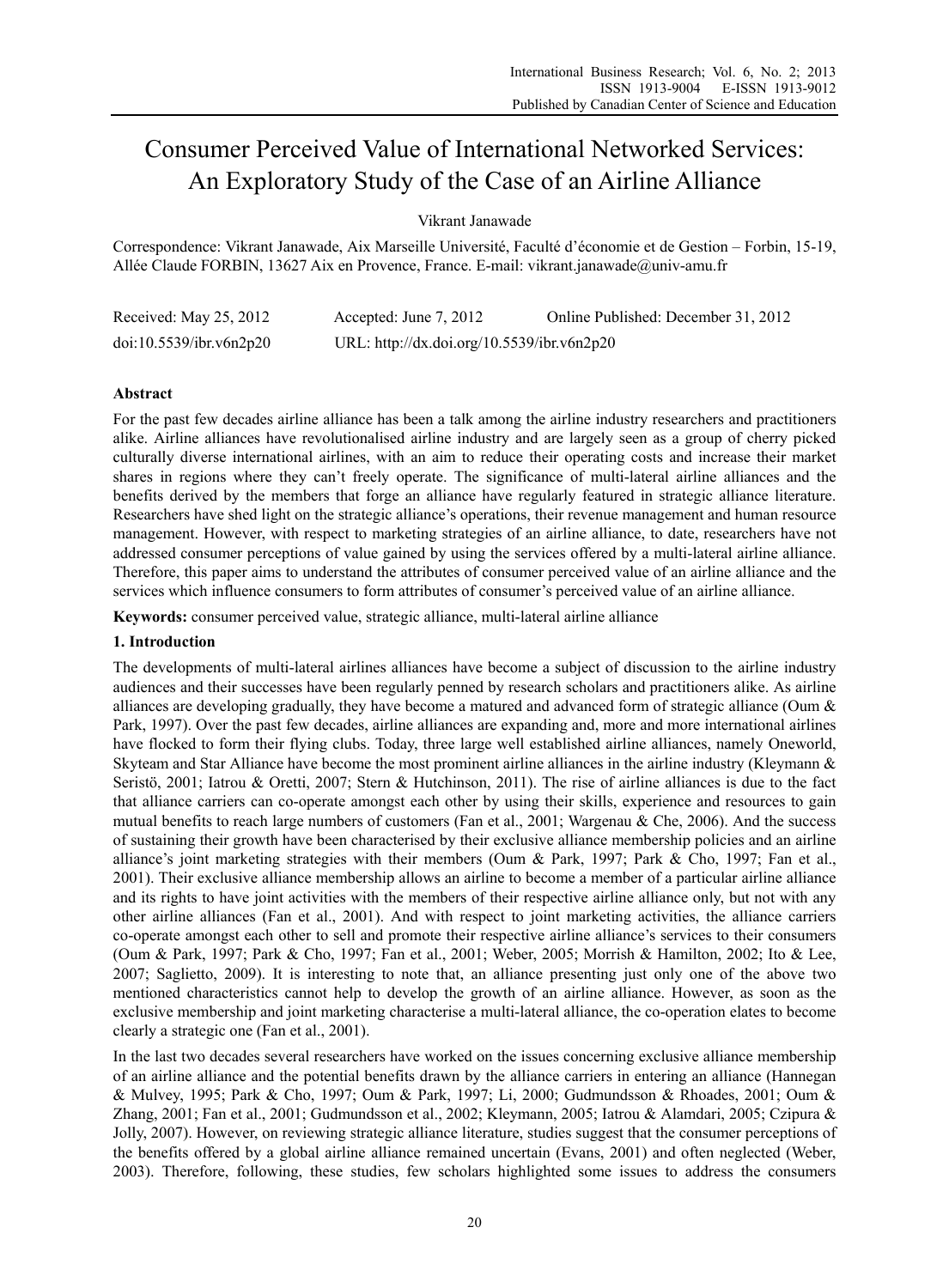perception of airline alliance's Benefits and loyalty programs (Uncles & Goh, 2001; Goh & Uncles, 2003); Weber (2005;2003) addressed the consumer perceptions of airline alliance's service performance and their service failure and recovery issues; Tsantoulis & Palmer, (2008) and Tiernan et al.(2008) addressed the airline alliance's quality convergence and performances levels ; and finally Kalligiannis, 2009 provided useful information about the airline alliance's issues in branding inconsistencies.

The importance of federated structure of a multi-lateral global airline alliance and the benefits offered by the airline alliances to their respective members are widely discussed in literature. But, despite, all the scholarly research carried for understanding the services provided by airline alliance to the consumers. Surprisingly, the consumer perceptions of value derived by using airline alliance's co-operative services remain unaddressed to date. Understanding the importance of value is significant, because the most important role of airline alliance is to provide value to their customers (Kleymann & Seristo, 2004). However, the subject of consumer's perception of value derived by the using an airline alliance remains an unexplored issue so far. Therefore, this lack of understanding in consumer's value perceptions of an airline alliance creates a research gap to be explored and addressed to the strategic airline alliance and marketing scholars alike.

Hence, this paper makes an attempt to present the issues concerning the consumer perceived value of the co-operative services offered by an airline alliance in four folds. The first part of the paper aims to briefly understand strategic alliances in general and consequently understand the typology and functions of strategic airline alliances in particular. In the second part of the paper, the discussions extend to understand any scholarly works developed by marketing researchers to understand the attributes and measurement issues of consumer perceived value of co-operative services provided by multiple-service providers like a strategic airline alliance. The main goal of this section is to develop an understanding of consumer perceived value concepts, definitions, their measurement constructs developed so far and to trace any research gap on consumer perceived value in strategic airline alliance marketing literature. In the third part of this paper, the paper draws a research methodology to investigate the consumer perceived value of an airline alliance as a research gap under scrutiny. The research methodology was drawn by arranging successive interviews with cherry picked air travellers to uncover how consumers draw their perceptions and attributes of consumer perceived value of an airline alliance's services. The fourth part of the paper analyses the interviews to find the attributes that determine the consumer perceived value of an airline alliance and finally to understand the services that influence the consumers to form attributes of the perceived value of an airline alliance.

## **2. The Research Context**

Over the last few decades, many companies are facing high competition to keep up the pace of bringing new products and services to sustain their growth and expand in new markets. Whilst competitive forces act on several industries, some companies merged to give a new shape and dimension to their new association, whilst others either acquired or got acquired by other companies. In any case, competitive forces did play an important role in joining forces with other companies for maintaining the momentum their growth. Somewhere along these lines, were the formations of strategic alliances, which in comparison are very different transactions to mergers and acquisitions and are handled differently (Anslinger & Jenk, 2004).Though, strategic alliances are challenging to manage because of the complexities in matching the objectives of all the participating organisations which are headquartered in two or more countries (Nielsen, 2007). Yet, strategic alliances have become an interesting association of companies which are rapidly developing to attest the significance of doing business across international and organisational borders. Therefore, in this section of the paper, this part of the discussion describes the reasons for creating a strategic alliance, their objectives, and their functions. And consequently the discussion extends to understand strategic alliance in airline industry context and to understand on how a group of multi-lateral airline alliance that dove tail their services with their partners to provide services to the customers

## *2.1 Strategic Alliance*

A business alliance is defined as "an ongoing, formal, business relationship between two or more independent organisations to achieve common goals" (Seth & Parvatiyar, 1992). The common goals are to develop or grow during a rather long period, and the resulting alliance formed can be termed as a strategic one. In the case of a strategic alliance, indeed, the aims of the cooperation are very close to the ones of each organisation and the means used have an obviously strategic dimension whether it is to gain competitive advantages or to get a technological advance (Das & Teng, 1998; Palmer & Bejou, 1995). This form of co-operation among organisations to form an alliance has become a strategic model of choice in several industries (Gudmundsson & Rhoades, 2001). In a highly competitive environment, several companies form alliances to move into new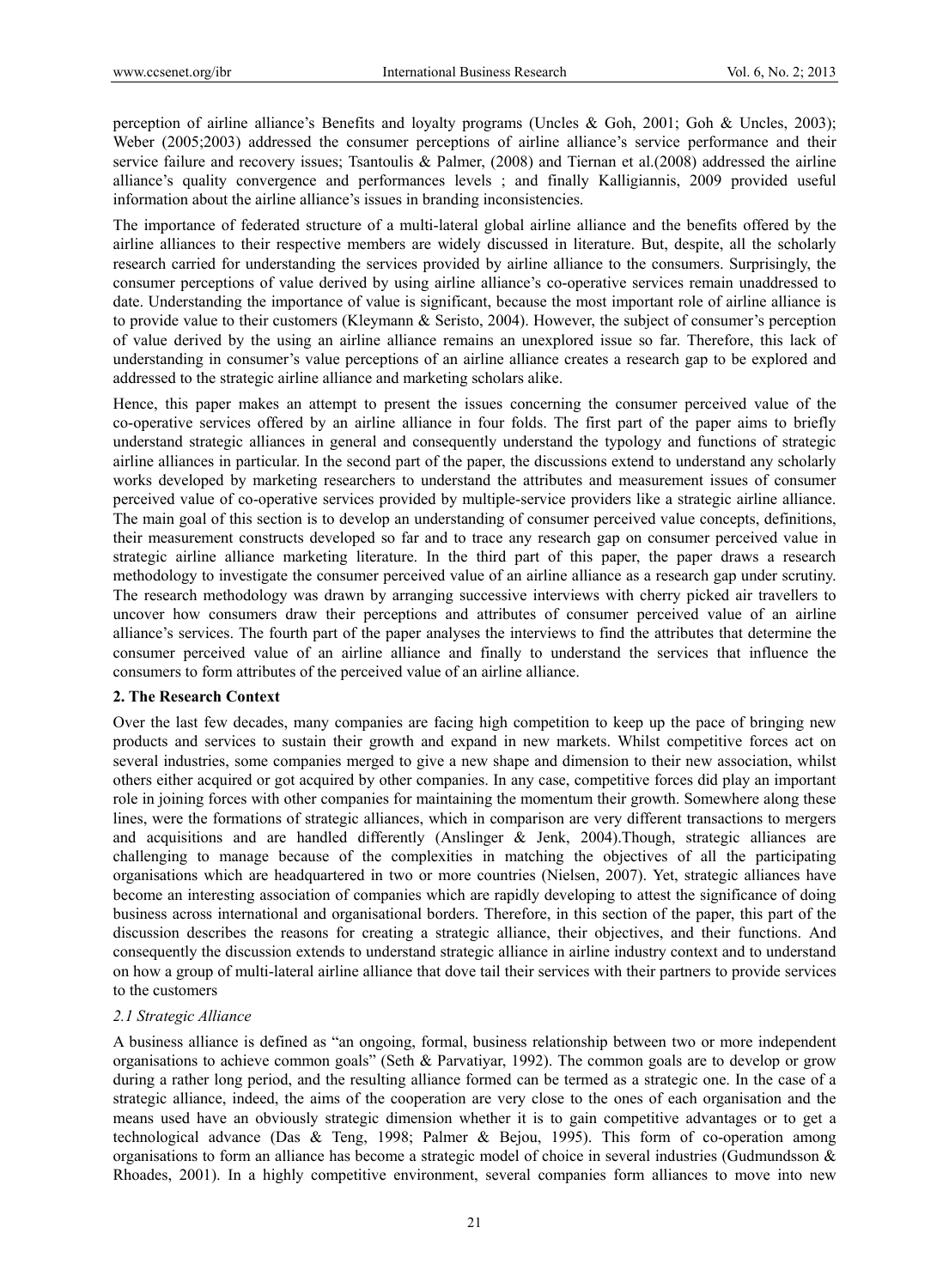markets, to circumvent strict governmental restrictions, to embrace or circulate latest technologies or to learn quickly from other companies within their industry circles (Elmuti & Kathwala, 2001). Therefore governmental regulations, information technology, competitive and economic conditions are the main drivers of alliance creation (Contractor & Lorange, 2002). The rise of alliances and other types of inter-firm co-operative arrangements have become a two decade phenomenon. Many observers predicted this trend would remain brief or gradually slow down. However, contrary to these predictions, formation of alliances has gradually increased in numbers over the decades. The increase in formation of an alliance has been largely based on ideas of different owners that favoured customised, elastic and disinternalised services. These ideas of different owners co-operated with each other forming a value chain and gradually contributing to the growth of alliances (Contractor & Lorange, 2002).

Alliances help their members to combine their resources and skills, to learn new aspects of the industry and to reduce rivalries (Doz & Hamel, 1998). Alliances usually have two different functions and have two different forms of relationships, according to the advantages sought when forging them: In vertical relationships, organisations forge alliances upstream or downstream their supply chain to cover large markets with better or diverse services to their customers. In a horizontal relationship, the organisations (may be even competitors), collaborate with one another to gain mutual benefits and at the same point in the distribution channel, thereby increasing their businesses to reach a large number of customers. For e.g. Airline alliance is a classic example of horizontal alliance (Wargenau & Che, 2006; Blackett & Boad, 1999).

Abundant literary works on strategic alliance have featured the formation of a strategic alliance, its governance structure, its evolution and the consequences of entering in an alliance agreement (Gulati, 1998). Other works have discussed numerous specific aspects, such as the longevity and effectiveness of an alliance (Parkhe, 1991), the capacity of self sustained learning (Hamel, 1991), the transaction cost (Parkhe, 1993), the value creation of an alliance (Doz & Hamel, 1998), the knowledge connections facilitating alliance learning (Inkpen, 1998), the strategic decision for entering an alliance (Koza & Lewin, 2000), the success factors of an alliance (Hoffmann  $\&$ Schlosser, 2001), how to choose the right alliance partners in a supply chain (Lin & Che, 2004), the just-in-time relationship architecture of alliance partners on their supply chain performance (Narsimhan & Nair, 2005), the value created by an alliance with nonprofit organisations (Kumar & Malegeant, 2006), the multi decision making process for choosing an e-logistics alliance partner (Buyukozkan et al., 2008), the motivation and criteria of partner selection (Chen et al., 2010), the guidelines to choose a partner from transition economies (Young et al., 2011), the links between the antecedents of international alliances and performances and also the mechanisms that drive the alliance partnerships (Christoffersen, 2012). However, following the research work on strategic alliance, literature suggests that the consumer perceptions of airline alliance's value are not clearly addressed. And hence, this leaves an opportunity for discussing how matured alliances are valued and evaluated by their end user.

## *2.2 Airline Alliance*

Following the deregulations of the American airline markets from the late 70's, the American aviation market witnessed phenomenal changes in the way airlines operated. The period led to restructuring of airline operations, wherein, some airlines created a new business model of operating with hub and spoke networks (Gillen & Morrison, 2005). This hub and spoke model attracted airlines to consolidate and eventually led to creation of large network of airlines (Pels, 2001), forming multi-lateral alliances (Gudmundsson et al., 2002). Therefore Morrish & Hamilton (2002) defined airline alliances as "*any collaborative arrangement between two or more carriers involving joint operations with the declared intention of improving competitiveness and thereby enhancing overall performance*".

The emergence of airline alliance was not an easy ascend for airlines. Several external and internal reasons fuelled these co-operations. Some of the drivers were due to external pressures felt by the airlines that included expanded liberalisation of aviation markets, anti-trust concerns, globalisation of trade, enlarged interactions at intra-regional level and economic advantages of consolidation for airlines (Fan et al., 2001). Furthermore, the international aviations markets have become heavily regulated. Therefore, airline carriers who wanted to expand their services in other countries and increase revenues (Wright et al., 2010; Topaloglu, 2012) saw airline alliance as the only way forward (Lazzarini, 2007). However, on the flip side of the coin, there were also internal pressures felt by the airlines to form alliances as well. Several airlines forged alliance to reduce cost of airline operations by sharing them with partner airlines through joint purchasing and marketing activities. At the same time, the alliances offered a market presence in specific regions where they can gain entry into a region's regulated domestic aviation markets (Gudmundsson & Rhoades, 2001). Moreover, alliance allowed to better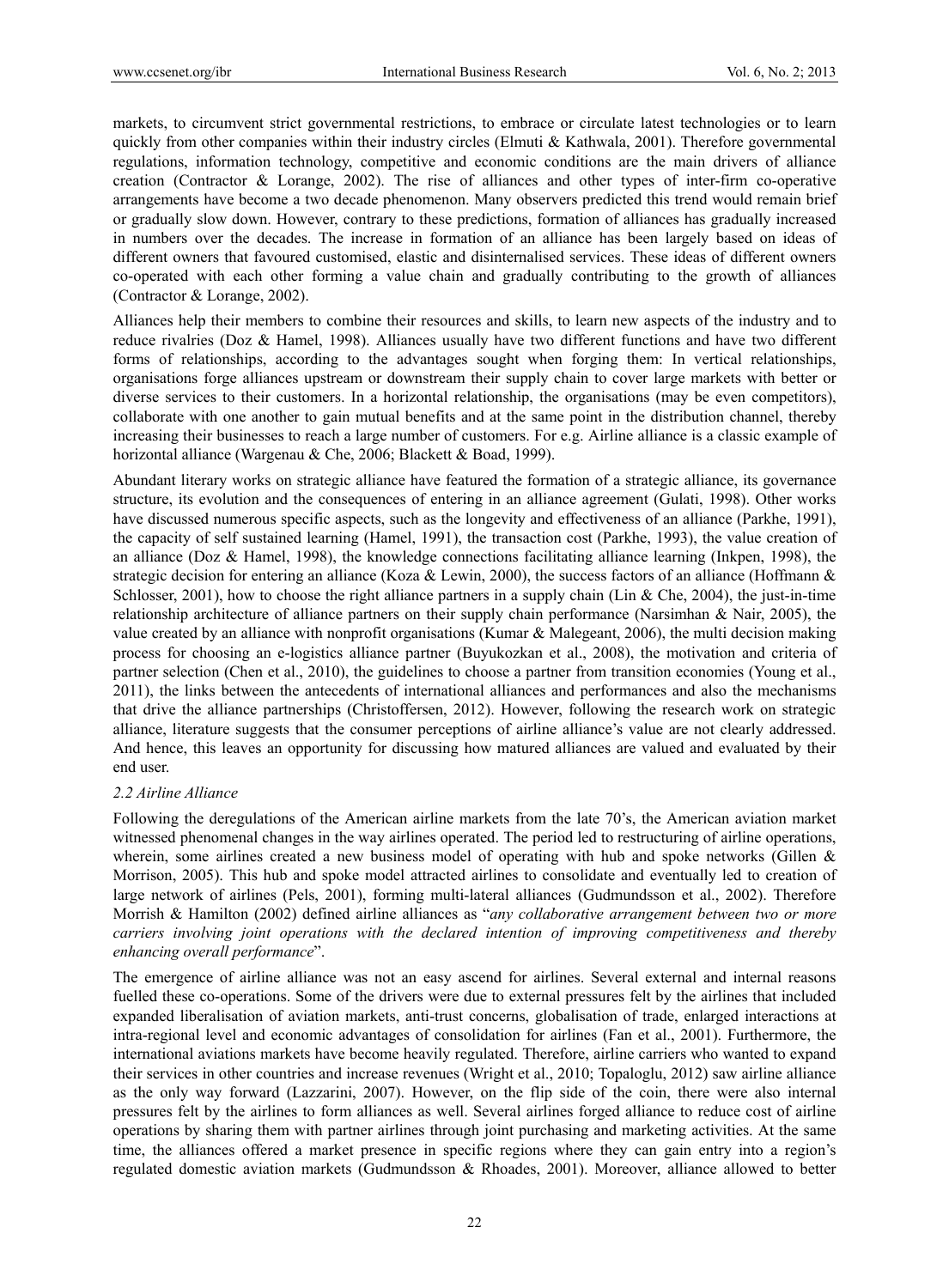co-ordinate services in international markets (Brueckner, 2001) by increasing traffic in some routes whilst feeding partner airlines with passengers (Park & Zhang, 1998).

In an airline alliance context, all alliance carriers feed their traffic to other members of their respective alliance. However, certain alliance carriers, that have large passenger numbers, benefit from other smaller alliance carriers, when the small alliance carriers feed their traffic to the bigger alliance carriers. Therefore, the benefits of airline alliance memberships are mutual but high in alliances that involve large cumulative traffic. However, for the individual alliance carriers, that contribute a large portion of the alliance's capacity, the benefits are high (Lazzarini, 2007). Therefore, it is noticed that in many matured aviation markets such as North America and Europe, there is an engagement of inter-continental alliances. These inter-continental airline alliances have been emerging as the means to secure access to markets in each other's continents and, also to provide seamless services to the airline passengers on these continents. Studies reveal that the alliance carriers have been evolving with changing dynamics (Augusdinata & de Klein, 2002) and have become successful in three ways; firstly, the inter-continental airlines have increased their traffic volumes in both American and European markets by taking the market share from the other competing non-alliance airlines. Secondly, the inter-continental airline alliances have also increased and stimulated passenger demands by offering lower airfares and providing enhanced services (Oum & Park, 1997). Thirdly, airline alliances have increased their load factors, flights frequencies and productivity levels amongst the alliance carriers (Morrish & Hamilton, 2002).

However, reasons for successful rise of the airline alliance were due to the fact that alliance carriers operations become integrated in order to facilitate services to their passengers. Some of the characteristics of an airline alliance are:

- Joint use of ground facilities and ground handling activities: In this agreement the alliance carriers jointly make use of other alliance carriers ground handling facilities, check-in counters, baggage handling, airport lounges, terminals and their gates for improving the efficiency of the alliance carriers services (Oum et al., 1993; Park, 1997; Park & Cho, 1997; Oum & Park, 1997; Li, 2000; Dennis, 2000; Gudmundsson & Rhoades, 2001; Evans, 2001; Suen, 2002; Weber, 2005; Holtbrugge et al., 2006; Saglietto, 2009).

- Exclusive alliance membership: The notion of exclusive alliance membership is indeed designed to allow alliance carriers to have co-operative arrangement with other members of the same airline alliance. However, alliance carriers are not allowed to have simultaneous membership with other airline alliances, but alliance carriers are allowed to have code-sharing networks with other non-alliance airlines (Fan et al., 2001)

- Code-sharing operation: A flight is said to be code-shared when the operating airline is different to the marketed airline. The concept of code sharing is a form of in which two alliance carriers combines their routes as a single yet combined travel product to the passengers. An alliance carrier which can be marketing carrier, sets the price and sells the flight to the passengers, however, the other alliance carrier, which operates on behalf of the marketing carrier, takes the responsibility of entire or one leg of the combined flight journey sold to the passenger. However, in a multi-lateral alliance , the concept of code-sharing is extended to multi-lateral code-sharing with all the alliance carriers (Park, 1997; Rhoades & Lush, 1997; Oum & Park, 1997; Park & Cho, 1997; Park & Zhang, 1998; Li, 2000; Fan et al., 2001; Pels, 2001; Park et al., 2001; Gudmundsson & Rhoades, 2001; Bamberger et al., 2001; Suen, 2002; Ito & Lee, 2005; Iatrou & Alamdari, 2005; Weber, 2005; Ito & Lee, 2007; Lazzarini, 2007; Gayle, 2008; Saglietto, 2009; Albers, 2010; Brueckner et al., 2011).

- Block space agreement: This is an agreement formed in an airline alliance where in an alliance carrier operates a route and the other alliance carriers buy the seat from the operating airline. In other words an operating carrier sells a block of its seats on a particular flight to another airline (usually a code share partner). The airline that buys the block seats takes responsibility of marketing and selling its block seats under its marketing code. The airline that buys the block seats from the operating airline, keeps all the revenue associated with the air tickets it sells from its disposal (Park, 1997; Park & Cho, 1997, Oum & Park, 1997; Park & Zhang, 1998; Li, 2000; Fan et al., 2001; Park et al., 2001; Gudmundsson & Rhoades, 2001; Morrish & Hamilton, 2002; Suen, 2002; Ito & Lee, 2005; Weber, 2005; Ito & Lee, 2007; Saglietto, 2009; Wan et al., 2009; de Man et al., 2010; Albers, 2010)

- Co-ordination of flights scheduling: this system of an airline alliance allows two or more airlines to link their networks, the result of this co-ordinated schedules leads to form a new complementary network (Oum et al., 1993; Park, 1997; Oum & Park, 1997; Park & Cho, 1997; Li, 2000; Dennis, 2000; Park et al., 2001; Pels, 2001; Weber, 2005; Lazzarini, 2007; Saglietto, 2009).

- Joint development of Information technology: airline alliances involve joint information technology activities which help in general harmonisation and integration of the members' information systems (Oum & Park, 1997; Li, 2000; Gudmundsson & Rhoades, 2001; Morrish & Hamilton, 2002).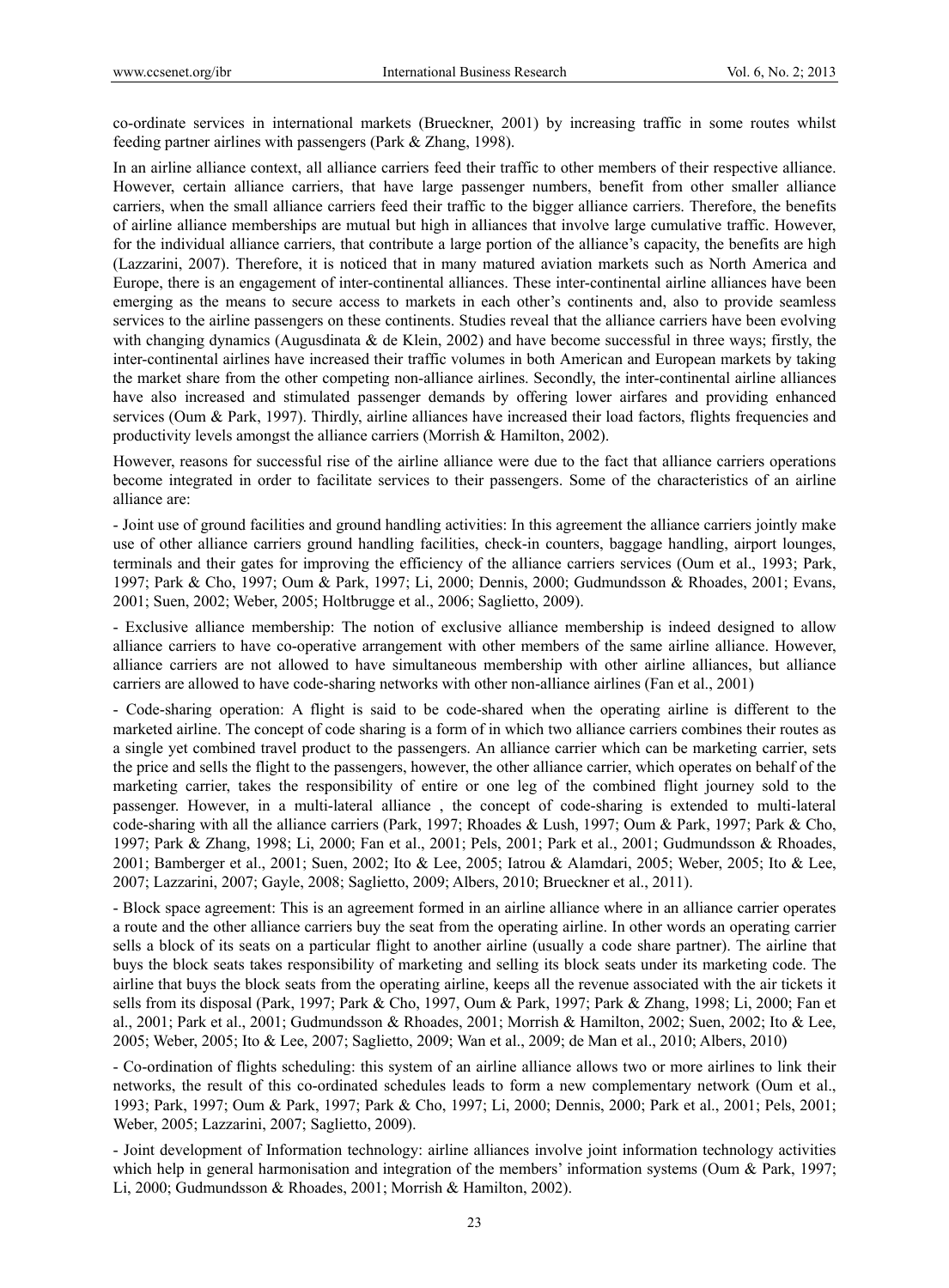- Joint marketing, promotions and advertising: airline alliances have advanced and distinct characteristics, which is lead by joint and dedicated marketing entities that oversees the marketing co-operation of the entire airline alliance. This marketing co-operation of an airline alliance manages the alliance carrier's reciprocal FFP recognition and registration, reciprocal recognition of alliance carrier's priority status, extensive multi-lateral code-sharing, sharing of airport lounges, co-ordinated network schedule, and fare planning. However the objective of the alliance marketing is to provide seamless travel experience to the consumers across the alliance members (Oum & Park, 1997; Park & Cho, 1997; Fan et al., 2001; Weber, 2005; Morrish & Hamilton, 2002; Ito & Lee, 2007; Saglietto, 2009)

Having understood the characteristics of an airline alliance and also the functions of the joint marketing entity of an airline alliance. Studies suggest that joint marketing activities of airline alliances offer benefits to consumers by reducing airfares on city pairs (Bamberger et al., 2004), improve service quality by converging quality across the members of the airline alliance (Tsantoulis & Palmer, 2008) with negligible differences in alliance carriers quality performances (Tiernan et al., 2008). Furthermore, business travellers perceive the usefulness of the repertoire of alliance carriers to maximise their benefits (Goh & Uncles, 2003) and consumers broadly rate convenience as an important attribute than the extended airline network or the frequent flyer program (Weber, 2005).

However,it is surprising to note that, literature has not addressed the consumer perceived value derived the consumers by using an airline alliance. The concept of value is an important element of marketing for an airline alliance because the main aim of a multilateral airline alliance is to provide benefits to their consumer (Lutoff-Carroll & Pirnes, 2009) by enhancing their travel experience (Kleymann & Seristo, 2004). Yet, to date, no scholarly research addresses the consumer voices about the perceived value derived by using an airline alliance. Therefore, the following section of this paper makes an attempt to get to the bottom of value related issues in marketing and eventually follow the discussion to get a better understanding of the attributes of consumer perceived value of an airline alliance and the services that influences it.

## **3. Conceptual Framework**

From previous discussion about airline alliance services, it is evident that, airline alliances are made of several multi-culturally diverse alliance carriers and co-operates with other airlines by dove-tailing there services to other alliance carriers provide symmetrical services to their globally travelling consumers. Though airline alliance have emerged to sustain their growth in rapidly evolving aviation market, however, with rise of a multi-lateral alliance, there is also rise in increased demand of service performance from the consumers as well. What makes demands of an airline alliance's service performances even more attention-grabbing is the multitude in its service activities. Each alliance carrier provides several services to an airline customer starting from check-in at departure, to baggage collection at the destination. The services complexities increase when airline passengers are using one or more leg of their travel with some members of an airline alliance. In that case, all the services of an alliance carrier have to be streamlined and dove tailed to other alliance carriers. Hence the quality of services that are provided as a federated structure of airlines constitutes the overall services offered by an airline alliance and values associated with it. To get to the bottom of the consumer's perceptions of determining the attributes of value, this section briefly explain the meaning of value, its terminological issues, followed by, concepts of customer value, customer perceived value, However, the main focus of this paper will prioritise on the concept of consumer perceived value and the studies related to it.

## *3.1 Value*

The notion of value is widely used in academics and in industry alike in several contexts. A literature review shows that numerous scholars have penned about the concept of value, however it has not been more precisely delimited, becoming a polysemous word: its meaning is perceived anything between ethical principles to economic benefits, hence this wide conceptual differences extend from one side of the spectrum to the other, and therefore, sown a seed of confusion within the scholarly audience (Boztepe, 2007). The terminological confusion is also prevalent in services marketing as well. In services marketing, the concept of value is seen as a complex and multifaceted one, and there is an evident risk that it may be used with different meanings and contents. Ravald and Gronroos (1996) tried to understand what it means to provide value to consumer and how the consumer needs are related to added value provided by the supplier/s whilst gaining profits for the parties involved. The concept of value discussion has been evolving since four decades. Services marketing audience have been discussing the concept of value from its humble beginning to understand what is value? to who creates value? However, since the last decade discussion appears to have transcended the previous discussions of value creation to co-creation of value (Vargo & Lusch, 2004, 2006, 2008a, 2008b).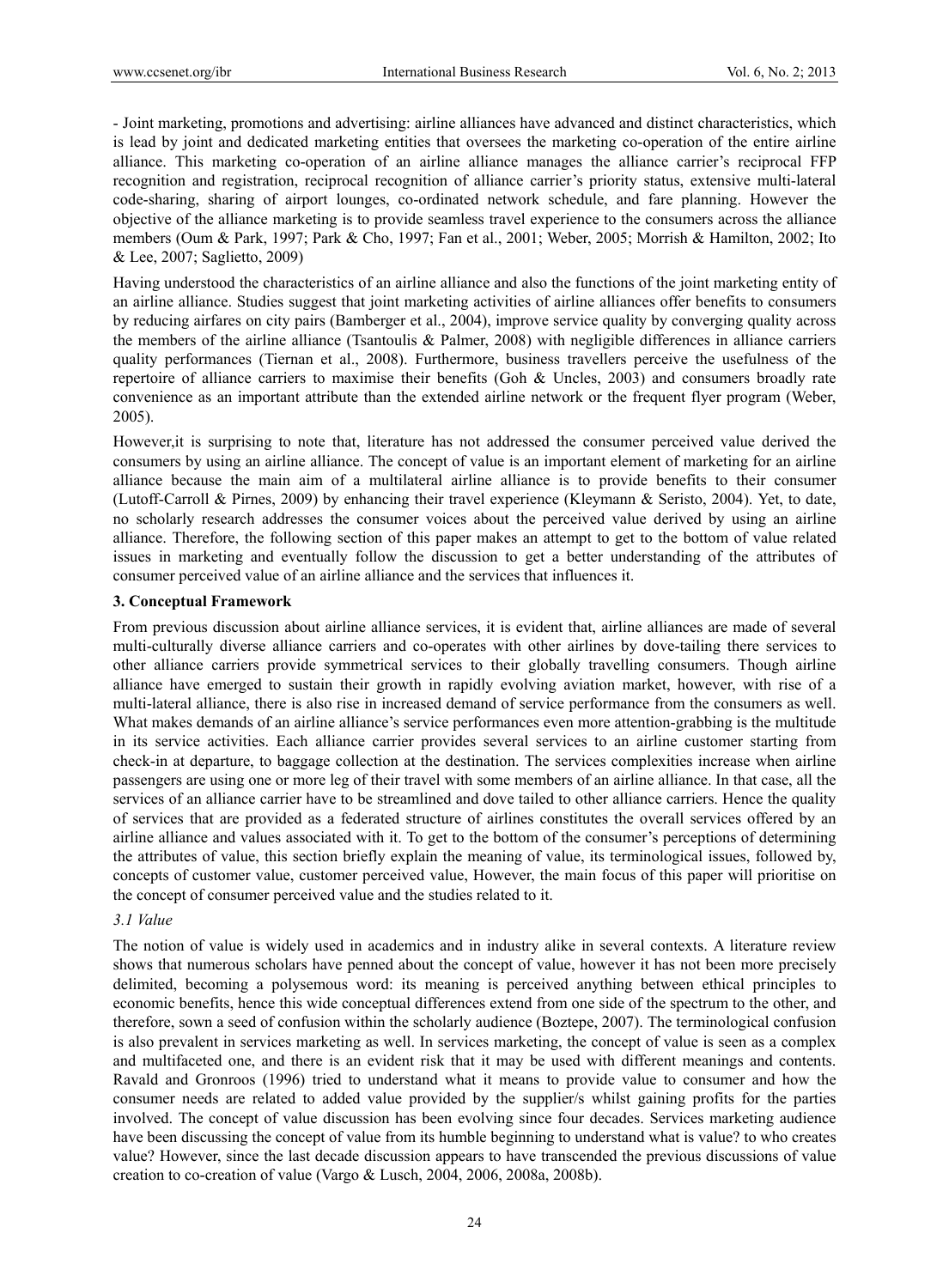Literature suggests that several services marketing scholars have defined value in several ways. However, there is not one standard definition of value that stands out among the other definitions. Two well acknowledged value definitions have been heavily cited and discussed in recent services marketing literature. In services marketing the term is defined as "Value is always intangible, heterogeneously experienced, co-created and potentially perishable" (Vargo & Lusch, 2008a) and with respect to value for customers, the term value is defined as "Value for customers means that they, after having been assisted by provision of resources or interactive processes, are or feel better off than before" (Gronroos, 2008). As the term value is a multidisciplinary term, and different sorts of names and definitions are penned in services marketing literature. In some papers, authors were found to use different names for value within their respective paper. Therefore the term value was described as Customer value, Perceived value or value. Literature suggests that, the term customer value was again confused and literature portrayed customer value as what a customer derives from a supplier and also what a supplier derives from the customer (Woodall, 2003).

So much was the confusion about customer value that Woodall (2003) termed customer value as "value for customer" and therefore defined it as "Value for the customer (VC) is any demand-side, personal perception of advantage arising out of a customer's association with an organisation's offering, and can occur as reduction in sacrifice; presence of benefit (perceived as either attributes or outcomes); the resultant of any weighed combination of sacrifice and benefit (determined and expressed either rationally or intuitively); or an aggregation, overtime, of any or all of these"

After, all the terminological confusion, scholars have finally anchored the terminologies of customer value, consumer perceived value and customer lifetime value. Therefore literature suggests that, customer value takes the organisation's perspective, by considering what the customers want and what they believe they would get by using a seller's product (Woodruff, 1997). However, consumer perceived value is the value derived by the customer from a service offering, or, in other words, it is the value received by a customer using an organisation's product or service. And the value provided by the customer for an organisation is referred as customer lifetime value. The value for the organisation in this context refers to the value of the customer (Smith & Colgate, 2007).

## *3.2 Customer Value*

A lot of studies have been carried out in services marketing to better understand customer value. In general, customer value can be regarded as the perceived benefits of a particular goods or service compared to its perceived cost by an individual customer or by a bunch of customers. Customer value is hence a factor that affects the growth of demand. In airline industry, customer value is created by the airline's services offered and also by the interaction between the passengers and airlines. Therefore airlines should consider customer value as an important factor for driving an airline's growth and thus focus on the real needs of the consumers than the consumer preferences. Furthermore, it also suggested that, in some markets, customer value remains primarily on the services and only a niche customised service product could provide it. However, in other markets, airfare becomes the focus and hence customers often take advantage of low fares but compromise on quality of services and convenience during their travels. Therefore customer value is not only based on quality but also on airfares (Bieger et al., 2007).

In the case of airline alliance, the customer value offered by the airline is an interesting aspect as the value offered by the airline alliance is in a collaborative form. For instance, the vision of Oneworld is to "generate more value for customer, shareholders and employees than any airline can achieve by itself" (Morschett et al., 2009). Before joining the alliance, carriers were competing against one another. However, after forging the alliance, members co-operate with each others, with an objective to satisfy their customers travel needs in a better way. These arrangements lead to co-opetition to satisfy the customers wants and needs, and to deliver customer value (Barnes et al., 2009) through the joint actions of alliance carriers (Bjerke & Hultman, 2002). Studies also suggest that the value of an airline alliance for the passengers depends on the number of city pair it offers. If an airline enters an alliance, it might introduce its destination and flight networks that were not previously covered by other alliance members. So, by forming an airline alliance, the alliance carriers can introduce more city pairs, and thereby, provide better value for the passengers (de Man, 2004). Therefore, it can be inferred that more the members of an alliance, the greater will be the perceived value of an airline alliance (Lutolf-Carroll & Pirnes, 2009). Several scholars also suggested that some of the airline alliance propose value offering in many ways. For instance, in a bid to attract service oriented travellers, some airline alliance provide comfortable in-flight services creating higher customer value for business class passengers (Wittmer et al., 2011). While others, offer their passengers smoother, easier travels and hence create value for all passengers (Morschett et al., 2009).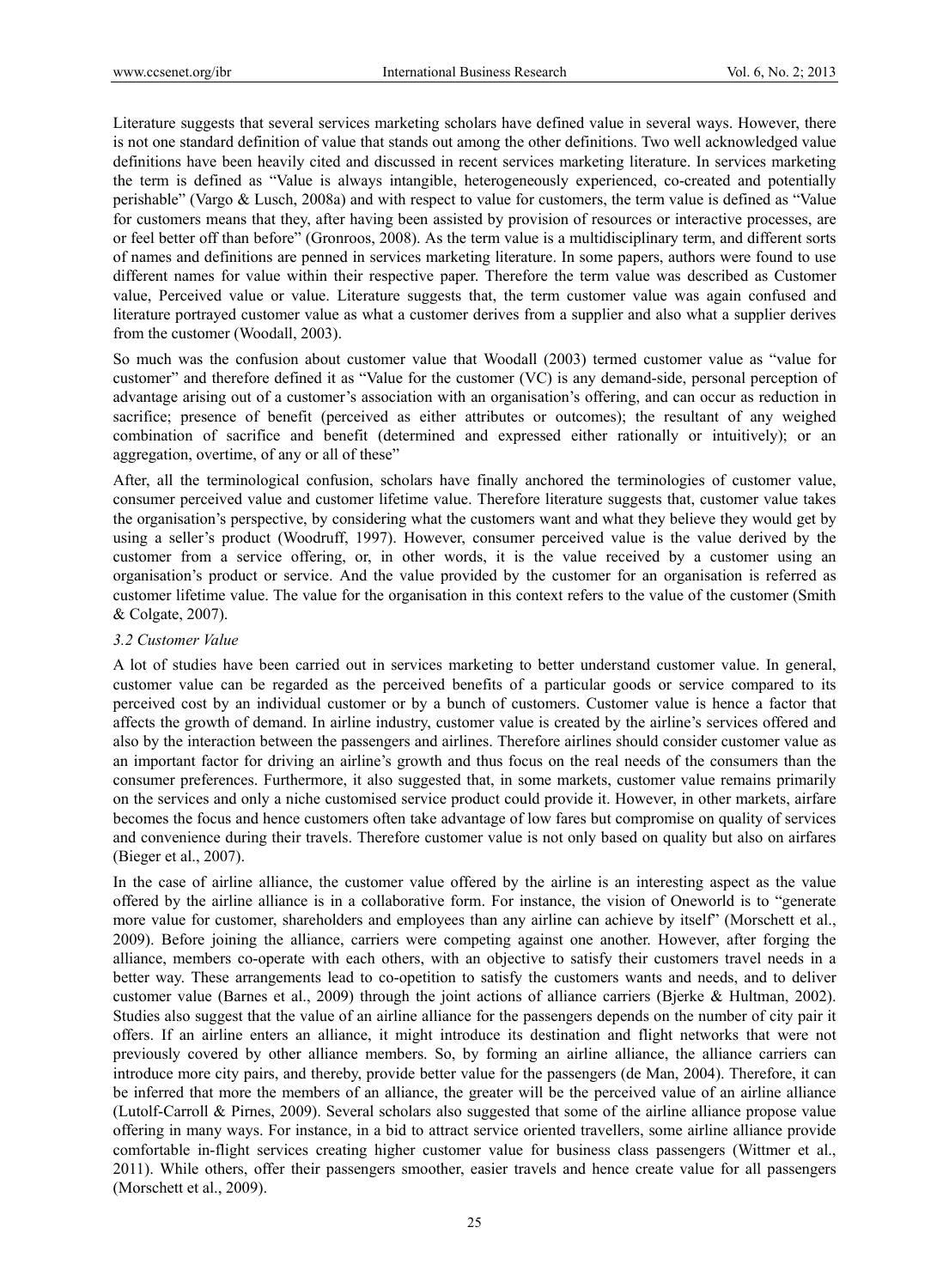Therefore, in general airline alliance aim to provide value to the passengers by creating a wide range of route network, convenient and better co-ordinated flight schedules, convenient single online prices, joint check-in facilities, provide standards in co-ordinated service and products, recognition of reciprocal frequent flyer programs of alliance carriers and the potential for service upgrade (Report by the European Commission and the United States Department of Transportation, 2010). Following the scholarly works on customer value proposition of airline alliances to the consumer, it is evident that the airline alliances aim to provide value to the consumers. However, the consumer perception of the value proposed by the airline alliances is not clear and unexplored, hence the objective of this paper.

#### *3.3 Customer Perceived Value*

The term consumer perceived value in services marketing literature refers to the consumer perception of the value derived by using an organisation's product or services (Smith & Colgate, 2007). The term consumer perceived value is a subjective construct and varies between cultures, individuals (Sanchez et al., 2006) at different times and also in different places of service offering (Heinonen, 2004). Furthermore, perceived value may be used by consumers to bundle various aspects of the service that are related to the competitive offerings of a service provider. Therefore, perceived value can be regarded as a relative measure of the costs and other economic aspects of the service with relation to competition (McDougall & Levesque, 2000).

To date there are several definitions which are penned by services marketing scholars, but there is not a standard definition or a measurement construct of consumer perceived value. This is because consumer perceived value has been analysed from very different perspectives, and hence, several typologies and dimensions are suggested for the construct of perceived value (Sanchez-Fernandez & Iniesta-Bonillo, 2009). However, one customer perceived value definition by Zeithaml (1998) emerges: it is popularly called the "Give-Get" or "Trade-off" definition of consumer perceived value. The definition is still popular to date and cited regularly by services marketing researchers. So, customer perceived value is defined as "a customer's overall assessment of the utility of a product, based on perceptions of what is received and what is given. Though what is received varies across consumers (i.e., some may want volume, other high quality, still others convenience) and what is given varies (i.e., some are concerned only with money expended, others with time and effort), value represents a trade-off of salient give/get components" (Zeithaml, 1998). The other consumer perceived value definition which was massively referred was the Means-end chain definition of Woodruff (1997). The author defined consumer perceived value as a "customer's perceived preference for and evaluation of that product attributes, attribute performance, and consequences arising from use that facilitate (or block) achieving the customer's goals and purposes in use situations" (Woodruff, 1997). This definition however was argued to have measurement and operational issues as it incorporates multiple contexts, and cognitive tasks. Furthermore, the consumer's assessment of value before purchase, which is referred as consumer desired value, and consumer's assessment after the purchase (customer perceived value) may not be comparable, if the criteria of pre-purchase and post-purchase are different (Parasuraman, 1997).

Consumer perceived value research have been conducted in several contexts and also in the field of airline industry. Studies suggest that many airline companies design activities that are implemented regularly in their operations to enhance the customer relationships. Airlines regularly maintain databases to develop their passenger profiles, which enables the airline company to offer value for the customers, by providing customised services and products. Therefore airlines, try hard to deliver quality services to enhance the perceived value of an airline company's services, which in return helps to satisfy their customers (Cheng et al., 2008). Consumer perceived value plays an important role in determining the customer satisfaction, loyalty, and behavioural intentions of the airline passengers (Forgas et al., 2010).

Following the previous studies on perceived value of an airline, literature suggest that, consumer perceived value of an airline is usually determined by consumer's trade-offs between the price paid for an air travel and the service delivered by the airline. Some researchers have found that consumer perceived value of an airline is determined by airfare charged by an airline company. Price sensitive passengers consider the determinants of perceived value of an airline by its airfare. Whereas, for service oriented passengers, perceived value of an airline is determined by the services offered by the airline. Therefore, for some price sensitive passengers, value for money acts as an important factor for choosing an airline (Park, 2007) and hence determines the image of an airline company (Zins, 2001), passenger's satisfaction and behavioural intentions (Chen, 2008).

However, on the flip side of the coin, it is also found that consumers' perceived value of an airline is also determined by the services offered by an airline company. So, if the airlines offer high service value to their passengers, then the passengers will be satisfied, and thereby the airline attains a good image and hence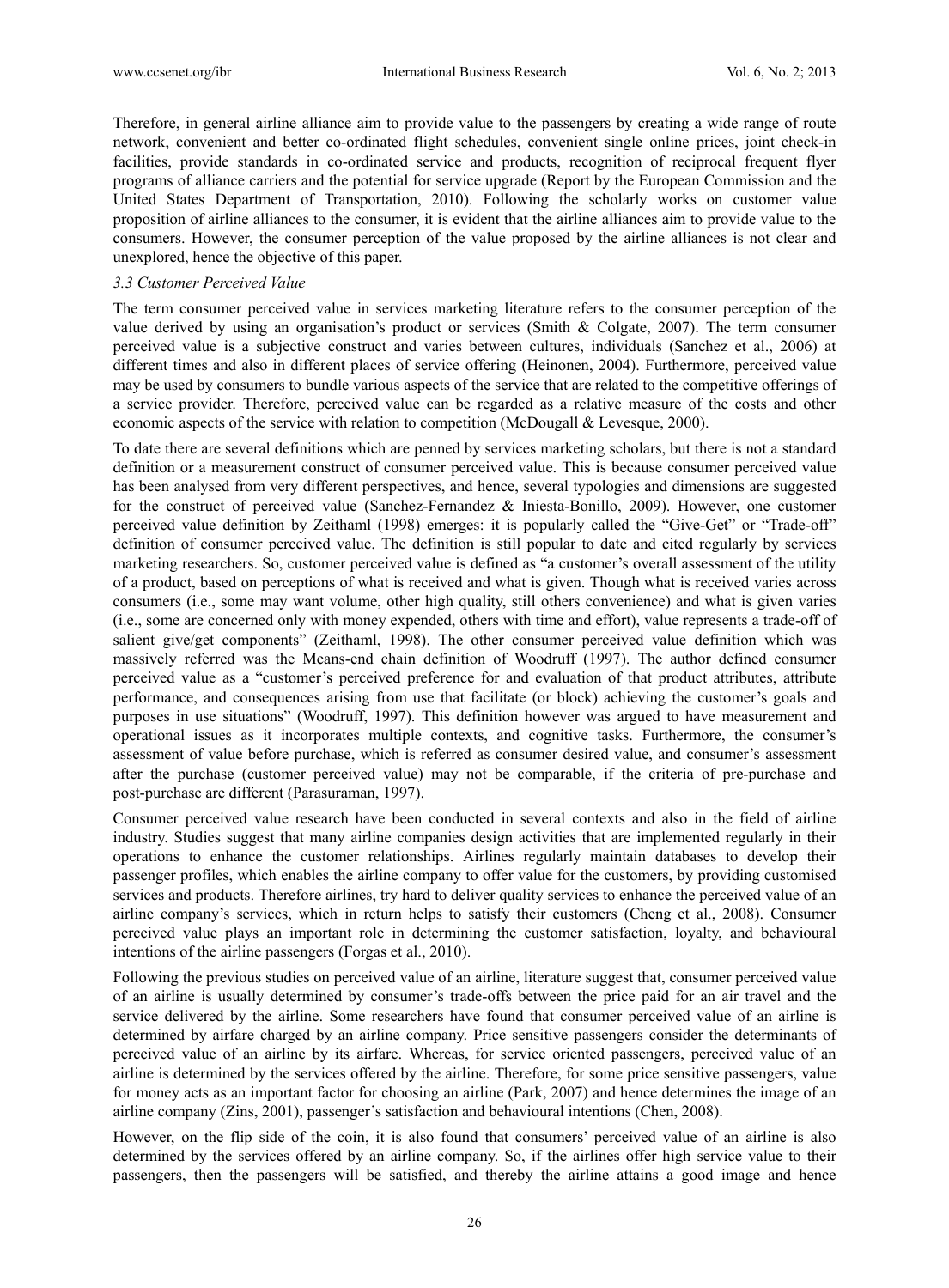consumers are more likely to buy airline tickets from the same airline company (Park et al., 2004). In some cases perceived value of an airline is also determined by both price, and services (convenience of flights, on-time performance, image of the airline, attitude and behaviour of the staff, safety, baggage services, flight safety, cabin cleanliness and convenience of the schedule) offered by the airline (Atalik & Arslan, 2009).

Following previous works on perceived value of an airline it is noted that most of the research is based on understanding the determinants of consumer perceived value and the influence of consumer perceived value of an airline over customer satisfaction and behavioural intentions. However, all the scholarly works have based their research on an individual airline company. Having said that, to date, literature does not address consumer perceived value of a federated structure of a group of networked airlines like an airline alliance and let alone, examining the determinants of consumer perceived value of airline alliance structure. Therefore, this articles aims to understand the attributes of consumer perceived value of an airline alliance and also to understand the significance of the individual attributes that determine the consumer perceived value of an airline alliance.

## **4. Research Methodology**

In this section, the paper attempts to get to the bottom of the issues concerning the services offered by the alliance carriers and to understand what and how do consumers determine attributes of value of an airline alliance services. Therefore the objective of paper is to draw a conceptual framework of consumer perceived value of a multiple service providers like a multi-lateral airline alliance. The objective is to understand the determinants of value to the consumers after using an airline alliance services and how do they determine the values associated to an airline alliance services. To achieve the objective of this paper a set of semi-structured interviews were conducted in France with North American, European, Asian and South American travellers. 18 interviewees participated in the interviews. Participants were ranging from 22 to 67 years old and were business professionals, students, academicians from both sexes. However, the interviews saw strong participation from women travelers. Irrespective of the interviewee's gender, majority of the participants had a good knowledge of an airline alliance and travelled frequently on international flights. Literature suggests that, the key objective is to provide value to the consumers through an airline alliance's service offering. Stern and Hutchinson (2011) remarked that an airline alliance like Oneworld, aims to offer services in several ways; firstly Oneworld aims to provide more rewarding, better values, smoother, and easier travel to their global consumer. Secondly, Oneworld aims to offer travel that could exceed the reach of an individual alliance carrier's network. Thirdly, Oneworld aims to support and encourage, common standards of quality, safety and services within the alliance. Fourthly, Oneworld aims to provide their alliance members with advantages and cost savings, which no alliance carriers could achieve by themselves. Therefore, following the literature and information posted on the airline alliance websites, semi-structured interviews were designed to ignite discussions about consumer's perceptions of value derived by using an airline alliance's co-operative service offerings. The main objective of the interviews were to understand consumer's perceptions of multi-lateral airline alliances co-operative services and consequently to comprehend what sort of attributes do consumers form to determine the consumer perceived value of an airline alliance. By the end of the interview, all the discussions were transcribed and some of the French speaking participant's discussions were translated from French to English.

As service quality of airline is based on consumer's perception of what services are to be offered and how the services should be delivered (Liou & Tzeng, 2007), the interviews were focused on understanding: firstly, consumer's perceptions of an airline alliances travel services, wherein alliance carriers sequentially dovetail their services from one airline to the other airline during a flight journey with several legs. Secondly, consumer's perceptions about alliance carriers co-operative service offerings at check-in, baggage handling, airport lounges, and boarding halls. Thirdly, participants were asked to discuss about their perceptions about the airline alliance's network of flights, destinations and new routes. Fourthly, participants were prompted to discuss about their perceptions about the airline alliance's network of frequent flyers programs. Finally, participants were asked to discuss about their perceptions of the benefits an airline alliance offers to alliance carriers and vice versa.

As a travel experience begins from the airport of departure (Rhoades & Waguespack, 2000), discussions commenced from airport of departure and eventually the discussion were orchestrated for facilitating participants to shed more light about consumer perceptions of an airline alliance's global service operations, their service encounters in-flight, service encounters at airports, the service cultures of airline alliance members, and their service deliveries. The objective element of the interview focused about the service performance and external service environment of the member airlines of an alliance network. This methodology provides better understanding of consumer perceptions of services marketed and offered by an airline alliance. The subjective element of the interview was about the consumer perceptions of the services experienced during a flight journey through airlines of an airline alliance network. This methodology gave better understanding of consumer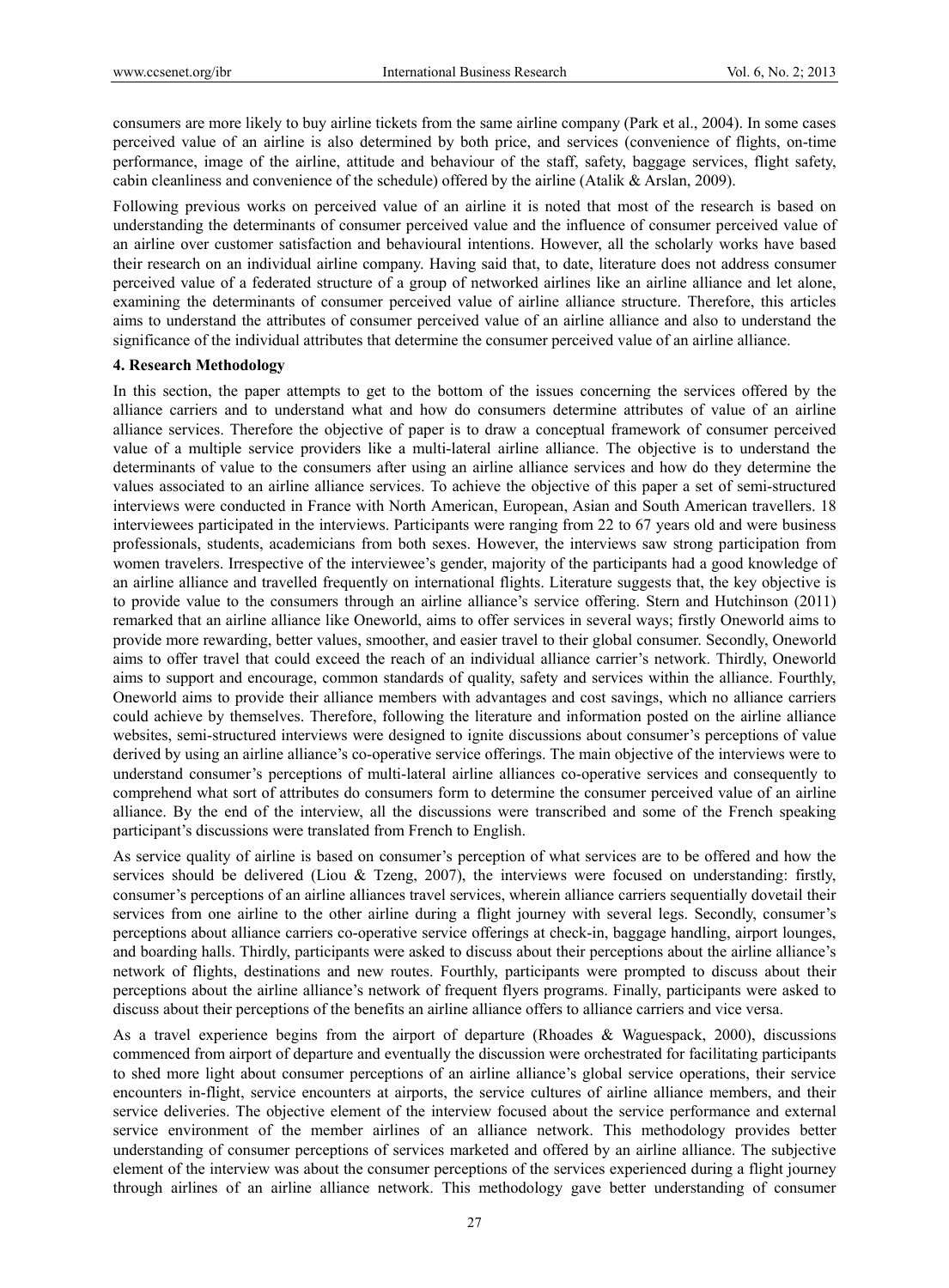perceptions of service experience of an airline alliance. Therefore, the participants' discussion brought certain clues to understand how consumers make evaluative judgments of perceived value, when they are sequentially served by one airline alliance member to the other.

## **5. Results and Discussions**

A global airline alliances offer multi-lateral code-sharing networks. This would mean that the airlines of an alliance are closely knit to transport passengers from one city to the other with good care and providing quality services. However, the service offerings by any operating airline, which carry passengers of other alliance members, could affect the consumer's quality perception of an airline alliance (Weber, 2004). Therefore, the alliance carriers are careful to provide all the claimed benefits to passengers. Not just air transport through seamless travel but other extended benefits and services that are within the alliance framework for e.g. frequent flyer benefits, priority boarding and access to airport lounges. Therefore, any failure to deliver the promised services might affect the evaluations of service offerings of the airline alliance (Weber, 2005). Consecutive interviews were conducted to understand the consumer perceptions of the co-operative services marketed by the airline alliance. The preliminary results of the discussions with the interviewees suggest few attributes that surfaced during the interviews and could influence the consumer perceived value of an airline alliance's co-operative services: cooperative quality services, loyalty programs, homogeneity of carriers' services, well coordinated services, better access to information and, lastly extended network of flights.

## *5.1 Multiparty Joint Services*

From the successive interviews with participants, it appears that mutual services offered by the alliance members determine the value of the airline alliance. Participants think that the alliance members can provide value to an airline alliance by offering services in co-operation with other members of the airline alliance. Participants think that alliance members co-operate among themselves and improve the quality of services offered to the airline alliance passengers by proper flight scheduling and connecting all the alliance member's flights and destinations to other airline alliance carriers. This inter-connection of flights among the alliance carriers improves the airline alliance's network of destinations, flights, airport services and other services related to passengers travel experience. The co-operation of alliance carriers can be helpful for airline passengers to have increased number of flights to places, convenience in flight journey (direct or in- direct flight), choice of selecting a transit airport in case of in-direct flight, choice of routing to get to a destination (flying on Atlantic route or pacific route to get Japan from Brazil), extended network of global destinations, choice of flights to take at convenient times (early morning or late night flights).

Successive interviews with the participants have helped to trace some of the important characteristics of an airline alliance's services that are most favoured by the participants. Participant discussions revealed that alliance carriers provide value to a consumer by delivering quality services to the passengers by working together and by mutually developing an extended network of destinations and flights to the passengers. This co-operative practice helps passengers to have a choice while reserving a flight. Therefore, passengers have the liberty to choose an alliance carrier which departs at a time of their convenience, a flight that is convenient to travel (direct or in-direct), a flight that has less lay over time during transit, a transit airport that delivers efficient and quality services to board connecting flights, and finally alliance carriers that provide similar levels of quality services on board and at airports. Therefore participants reckon that the mutual services offered by the alliance carriers determine the value of an airline alliance. And the services offered mutually by alliance carriers depend on the airline alliance's ability to provide wide range of destinations, convenient schedules; frequency of flights, choice of routings, choice of selecting transits, choice of selecting flights in case the travel served by two or more alliance carriers. Therefore, participants believe airline alliance provide value to them by offering co-operative functional quality services by means of offering wide range of choice in flights, destinations, frequency of flights, transits and routings.

Informant 13, Female, European "*The benefits of an airline alliance are choice of many flights , several fares , perhaps other benefits of frequent flyer programs , I mean … points, air miles and the possibility of having correspondence (flight connection) with another flight. Something like this type. For instance, if I take a flight departing to Spain from France or take some flights within Spain. If I miss a flight for some reason x, I certainly feel that I can take another flight from another company and I think effectively it's a benefit for me. I am not obliged to wait for the next flight from the same company (same alliance carrier) due to flight constraints, or time, so automatically it's an advantage.*"

Informant 17, Male, European "*You know the alliance is made of several airline companies, European and other international and from here, there is an enormous choice on this subject. And it permits you to multiply the*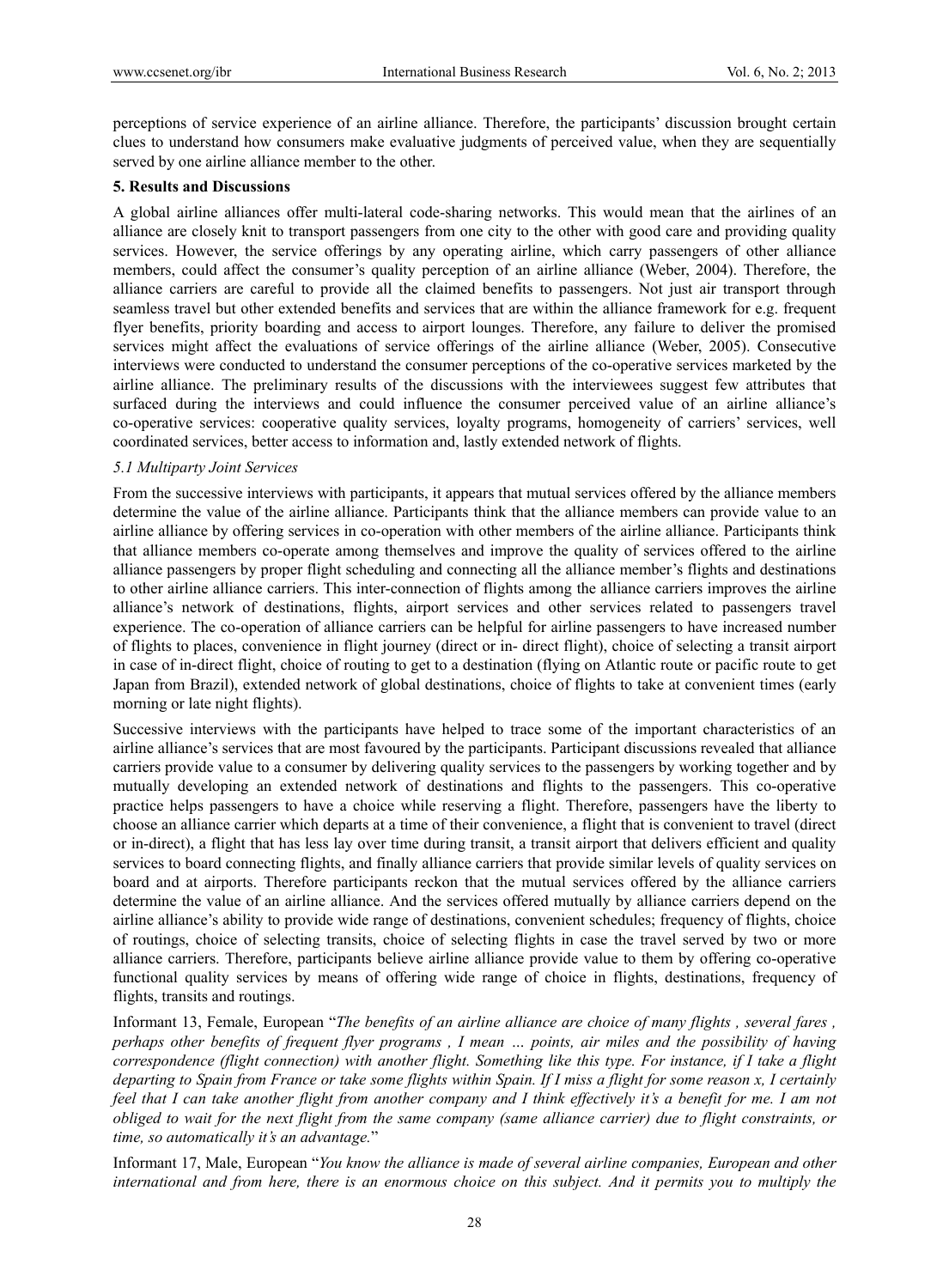*number of flights, the frequency of flight, combination of flights, multiplying the number of destination and to have a choice of number of destination too. For the choice of transit…..in fact, in fact a bit, with respect to the choice of transit, the duration, the time of the transit is more less not long time … and in transit we have a quality which is present and they provide alternative solutions in case of issues or particular problems and its treated in a better way, as far as you are a customer of the alliance.*"

Informant 4, Female, North American "*I guess the benefit is it's just less expensive to do it with that way, rather one airline the whole way, I guess. The flights that I found were alliances connections like that; all had shorter times in between the flights (layover at transit). Yeah! I think you have a greater choice of exactly getting what you want in your flight, destinations, time, a lot of choice. Yeah*"

Informant 9, Female, South American "*The first thing I think as benefits of an airline alliance is the fare, an airfare which is right. And the second thing is the loyalty programs i.e. air miles, and the possibility of accumulating the points. And that's good for me. And the other thing that is important benefits of an airline alliance is for me … is the possibility of choosing an airline. An airline that I like to choose to fly and an Airport with an area where I can use my time for myself, like using internet before check in, a place where I can relax.*"

Informant 1, Male, North American "*Hmm, in general, more expensive flights are more comfortable. Tend to be, in comparison, you know, something like with Iberia, and in comparison with an Air France or a British Airways flight overseas that typically tends to be more expensive, I think, there seems to be more room, I mean maybe that's really, hmmm that's really the accommodation, there is in-flight ease and personalised TV's*"

## *5.2 Fringe Benefits*

Following the participants discussions it is evident that, many interviewees expressed their opinions about the loyalty benefits offered by an airline alliance. Participants reckon that airline alliance passengers can make use of the repertoire of airline alliance's loyalty program to climb the ladders of frequent flyer programs that comes under airline alliance's reciprocal loyalty program services framework. In accordance to the participant discussion, it is found that loyalty programs help consumers with some monetary benefits. Participants said that through loyalty programs of the airline alliance, passengers can redeem their air miles and get some monetary benefits like flying to some destinations for free and get non free access airport lounges, which would usually cost money otherwise. Findings from this discussion suggested that participants who fly regularly, attributed airline alliance's extended frequent flyer program provides value of them. Participants feel that alliance carriers mutually recognise and register the frequent flyer programs of other alliance members. This reciprocal recognition and registration of other alliance member's loyalty programs allows passengers to climb up their priority status on a given alliance carrier's and hence reap some monetary benefits through the loyalty programs. Participants believe that through an airline alliance loyalty program a passenger can buy an airline ticket served by two different alliance members. And the passenger can have a choice to register his air miles either among the two alliance carriers that served the passenger. Therefore, passengers feel privileged to use the loyalty program of an alliance member and climb up their priority status quickly. This scheme helps passengers to redeem their air miles and reap the benefits of their priority status by making use of the broad range of services offered to frequent flyers with priority status. Therefore participants believe that passengers who have priority status can make use of airline alliance's reciprocal loyalty services to get access to priority boarding, special consideration for immediate flight connection and access to airport lounges. Therefore, participants attributed airline alliance's extended loyalty program services offered by alliance partners as a determinant of perceived value of an airline alliance's services.

Informant 15, Male, European *"Finally, I can say, if you travel quite often , and use often, I mean, the alliance, its good to accumulate the loyalty points, of his loyalty card (frequent flyer program).And after certain time, we can say, the alliance will offer the service or offers a free travel. We can say, it's not negligible ( the loyalty program can't be ignored), it is interesting, it is something , that permits to , I mean, to attract the customers. And so the customers use more than they use the formule (à la cate or menu) of the alliance. Travel more, travel freely or benefit the tariffs for the privileged*."

Informant 2, Female, North American "*I think when they realise that when you travel with them a lot then they want to keep your business and they want to keep you receiving the same quality service that you have got."*

Informant 17, Male, European "*Airline alliance is like a menu (choosing dishes like in restaurants –Entré- Main Course and Desert) of simplicity, efficiency, and rapidity, and yeah airline can bring its usual network, I mean it can bring its usual customers, who use the company regularly, and benefit the loyalty services of the company in fact … the loyalty card (frequent flyer program), and so, this form of loyalty, we can say, it doesn't limit to just Air France, it will extend its limit of Air France and open the loyal customers of Air France, it will open the*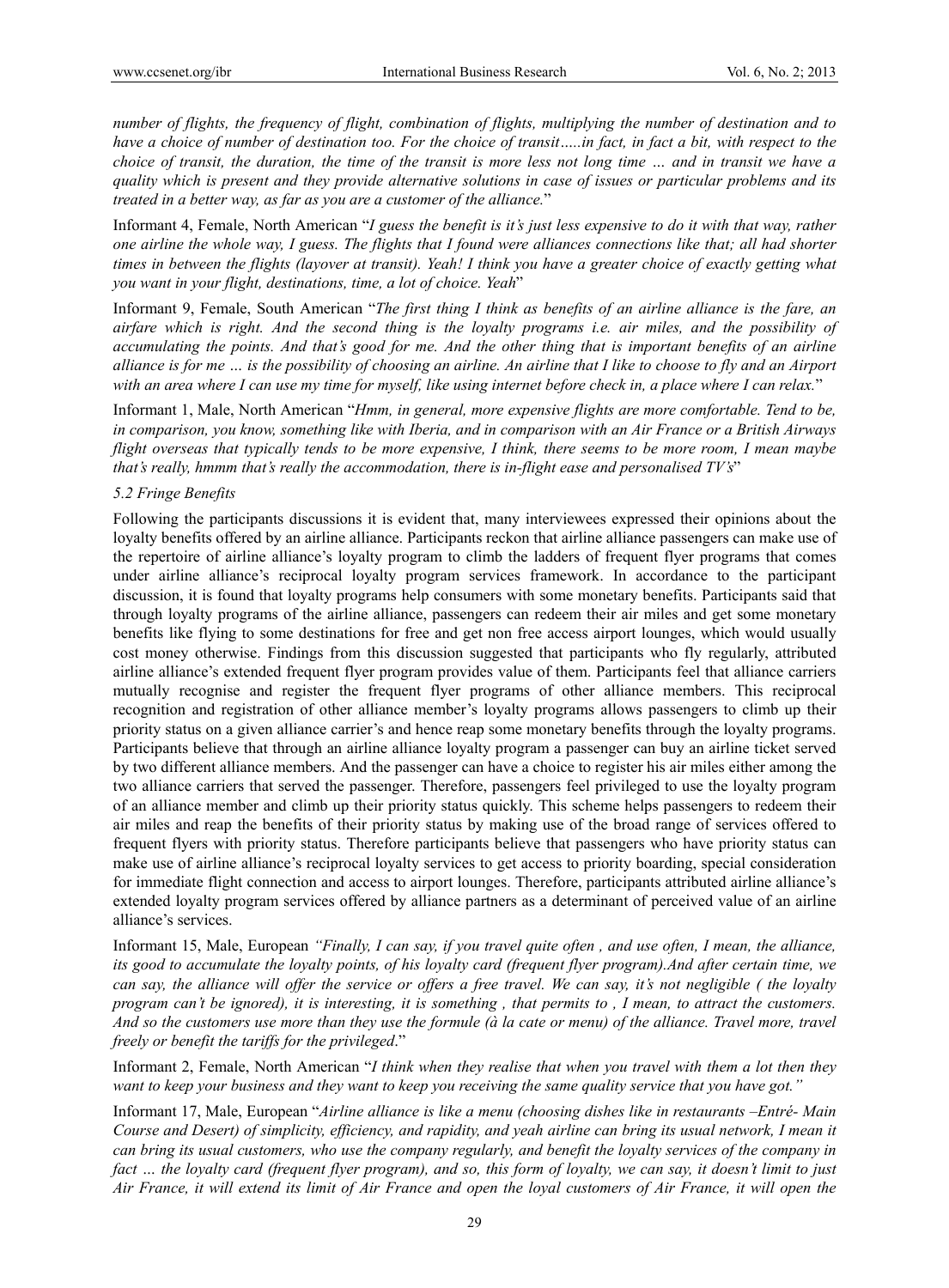*possibility of using the other airline companies that come under the alliance, the alliance which Air France is from, in fact. And, so, we can say that, later the customers, they know that they have choice, in fact.. I mean, if they don't choose Air France. But take another flight of the alliance and they know, they will benefit, all the travels they make, it will registered in their loyalty program. And this will encourage I mean Air France and other companies of the alliance*."

Informant 1, Male, North American "*Obviously financial giving, discounted flights or awarding people certain amounts of miles is a great thing that I will surely take advantage of, as I continue flying*."

Informant 10, Male, European "*Like I told you, when we buy an airline ticket from one Airline Company A belonging to an alliance. Through the loyalty programs of the airline alliance, the scheme allows redeeming air miles and gets an air ticket through company B belonging to my block… my block (airline alliance). And so it is an advantageous"*

Informant 9, Female, South American "*Yes, a lot of destinations through an airline alliance. But for me, it is the air miles. It's the possibility of accumulating the air miles of the loyalty programs. The possibility of adding the air miles. For me, it's the best benefit of the alliance. Normally, I check if there is the possibility of adding the air miles through the alliance. And this is very important. This is easy and automatic to add air miles and no bureaucracy."*

## *5.3 Harmonisation of Services*

From the previous studies, it is clear that airline alliances massively organise their network in co-ordination with other alliance carriers. But in effect to the co-ordination of flight schedules, it is found that the service quality performance (flight arriving on-time, reports on baggage, and cancellations of flight) levels of alliance carriers have improved (Tiernan et al., 2008) and there is also convergence of quality (delays in flight, mishandling of baggage, denial of boarding and complaints registered by passengers) within the alliance carriers (Tsantoulis & Palmer, 2008). Successive interviews suggest that participants usually find the services of the airline alliance carriers are almost similar. This is because participants feel that carriers of an airline alliance have full service approach on ground and in-flight. As all the alliance members provide full service on their flights, participants therefore feel that the alliance carriers have almost similar types of services offered at airports and on board. However, participants believe that, all the alliance carriers have standardized way of serving their customers on ground and in-flight. Passengers services are standardised in most alliance carriers starting from check-in services, boarding hall services, boarding, in-flight welcome by cabin crew, seating, safety demonstration, snacks, food and beverage services, cabin crew attendance to passenger requirement, *disembarkement*, baggage collection etc). Participants said if some alliance carriers were adopting low cost airline's no frills approach then there would be a massive difference in service quality among alliance carriers and that would not be acceptable to other alliance carriers and also not beneficial for the reputation of the airline alliance as an entity. However as the services offered by the alliance carriers are full service providers and participants feel that the alliance carriers may be co-operating amongst themselves to provide similar levels of services to maintain a coherency in service levels amongst the alliance carriers of an airline alliance Therefore, participants feel the services offered by most alliance carriers are similar in many cases, and therefore reflects the coherency of services levels among the alliance carriers of a particular airline alliance.

But having said that, participants also agree that they find few minor differences in services, but most of the differences in an airline's service culture are based on cultural influences of an airline's cultural origins. Therefore cabin services offered can be culturally different and is evident in terms of food and beverage service. Therefore any food and beverage services are based on the cultural aspects and regional influence of an airline's cultural origins. However, regardless to any cultural origins of alliance carriers, participants reckon that most alliance carriers do provide choice of food and beverages (continental or regional taste) to passengers on any given flight. Participants' therefore consider this as a standard practice among all the alliance carriers for balancing the services expectations of the cultural diverse passengers. Therefore, most of the participants believe that the alliance carriers are getting to understand the demands of the culturally diverse passenger, and hence participants believe that the services offered by alliance carrier's ground and cabin crew service are becoming almost similar and hence alliance carriers are making efforts to meet the passengers' requirements in whatever possible way they can to passengers.

Informant 4, Female, North American "*I think that the difference between the two was not a whole lot, I think I had a really whole good service all way through. I haven't really noticed a lot of difference between the American and the Spanish (airline), I have only flown American and Spanish (airlines), so they were close to the*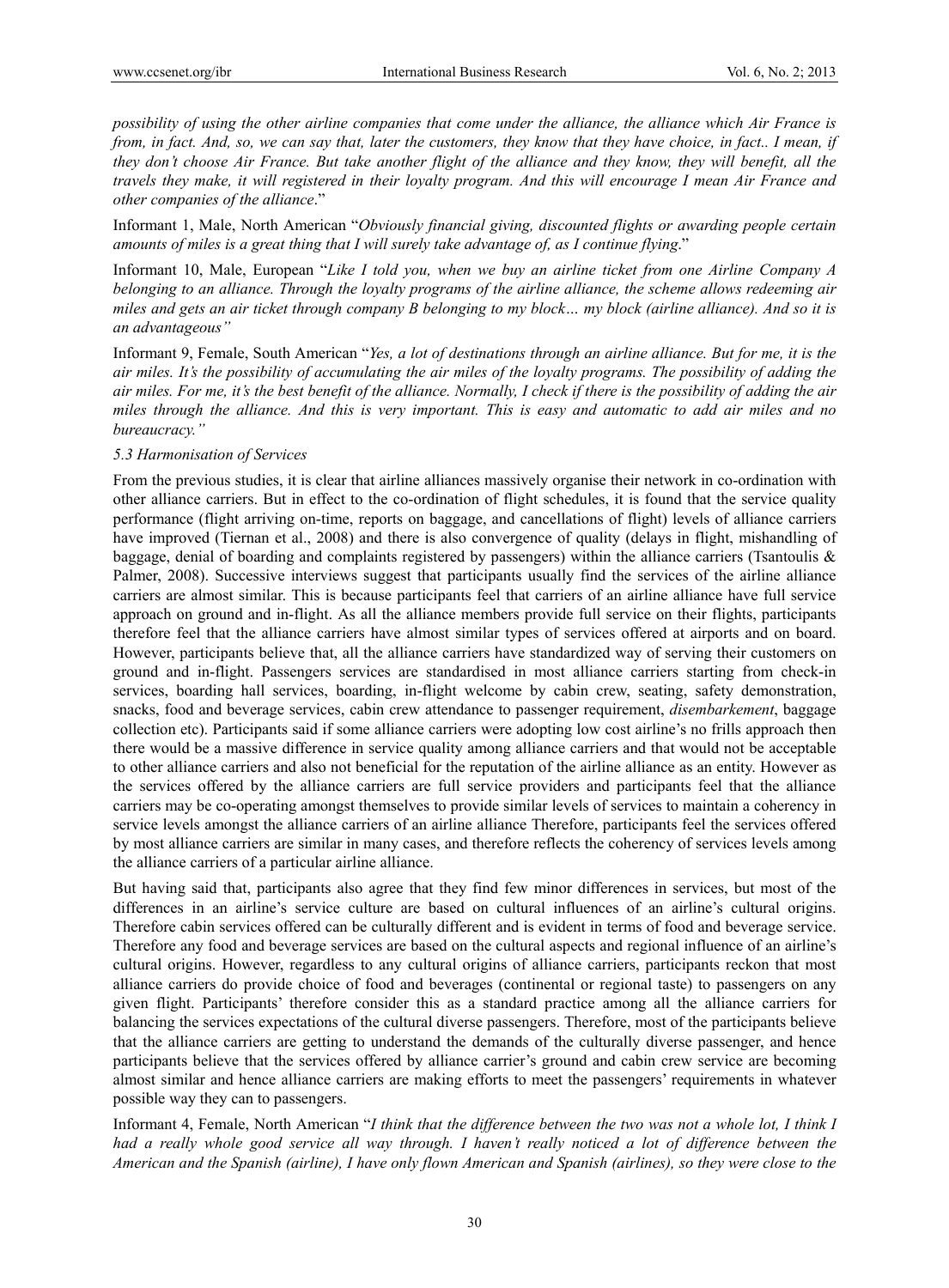*same .They were definitely very similar hmmm and it's hard to say which was more, yeah, but they both were really good yeah.*"

Informant 1, Male, North American "*When I flown British Airways or Air France, they had done well overseas. I mean they have comfortable seats and they have the flight attendants are nice and everything. And you have, you know, your personalised TV and list of options."*

Informant 7, Female, North American "*Yeah, there is a lot of similarity (among the airlines), but out of all my flights, that was like the best one I had, going to Brussels, that was….that was like the nicest, it was really very nice, The one going to Brussels was very nice, I felt like everyone was just like very kind and they came around so much, asking me if wanted anything, yeah*."

Informant 18, Female, European "*Reputation on top of everything, because it is a network, all the large companies are forged together, so you are tranquil. For you, in your head you say, if there is British Airways, Iberia it is large group, so it is reputation and security and also the same quality of flights, you know that very well that if you travel with. I don't know….British Airways, it has the same quality like Iberia, you know*"

Informant 17, Male, European "*Their goal is to have hmmm … we can say … a service which is "quasi similar". Even if, every company will keep their way of service culture of cabin crew, food and beverage service. We can say, there are exceptions, it is dual service (standard service format of all alliance carriers and of individual service culture of airline carriers). Primarily, it is a mixture of several companies, diverse and of several origins that are American, European and Asian. But, I find the airlines also keep one part of their identity (an airline's service culture), I can say, the company proposes a service something different. For the customers, the customer will have the impression that the service is formatted in a standard form. Nonetheless, we can also say, there is also, some kind of originality (airline's own service culture) as well.*"

Informant 10, Male, European "*I can imagine there are certain discrepancies among different companies (airlines) which belong to the pool (airline alliance). All the airline companies in Europe are not having the same quality of services; there are some differences from one Airline Company to the other. Yes, but I can imagine if they are from the same alliance, there is some type of homogeneity in services. We cannot imagine an airline alliance to accept an airline company which does not provide any proper service and still be a part an airline alliance where Air France, KLM and Alitalia belong to. So there should be a certain level of homogeneity for airlines that belong to an airline alliance"*

Informant 9, Female, South American "*For me it's very important to have similar type of services and same level of security. I know TAM very well and I know very well TAP. If there are similar levels of services and even if they from other countries' airlines, and have similar levels of services its fine for me. I need a modern airline with good seats and In-flight entertainment. As you have a long haul flights like 8 hours or 9 hours it is good to have good services"*

## *5.4 Co-ordination of Services*

With the rise in airline alliance membership, the alliances carriers had been feeding passengers in major multi-terminal hubs (Bissessur & Alamdari, 1998). However, some of these multi-terminal hub airports were designed to meet the airlines' airport services to limited levels and hence major hub airports had issues to accommodate the airport services required by many alliance members. Therefore, many airline alliances were found scattered in many terminals of the major hubs (Dennis, 2000). In response to this issue, the airline alliance members now pool all the alliance carriers in to one terminal for sharing gates and further improving services for passengers to board their respective connecting flights (Graue, 2012). Having said this, there is also a need of proper planning of schedules of alliance carriers has to be integrated across all the members of the airline alliance to provide seamless services to the passengers. Therefore, by doing so, an efficiently running alliance network with a properly co-ordinated airline schedules can help to realise the potential interests of a global airline alliance (Dennis, 2000). Findings from the discussions suggest that many participants believe that many large alliance carriers have co-ordinated their flight routing efficiently. Participants also expressed that in few large airports that handle massive amounts of passenger traffic in and out of their hubs, airport authorities have placed well trained staff to assist passengers for taking their connecting flights. Furthermore, some participants also said that alliance carriers belonging to a particular airline alliance are making efforts flock all the alliance carrier's flights in to one terminal of some airports to assist passengers to take their connecting flights from other alliance carriers during their transits. Participants' reckon that the introducing a dedicated terminal for carriers of a particular airline alliance will help reduce the time for taking the connecting flights and reduces the passengers' stress of moving from one part of the airport to the other part of the airport for taking connecting flights. Therefore, participants feel that some alliance carriers co-operating amongst themselves and creating dedicated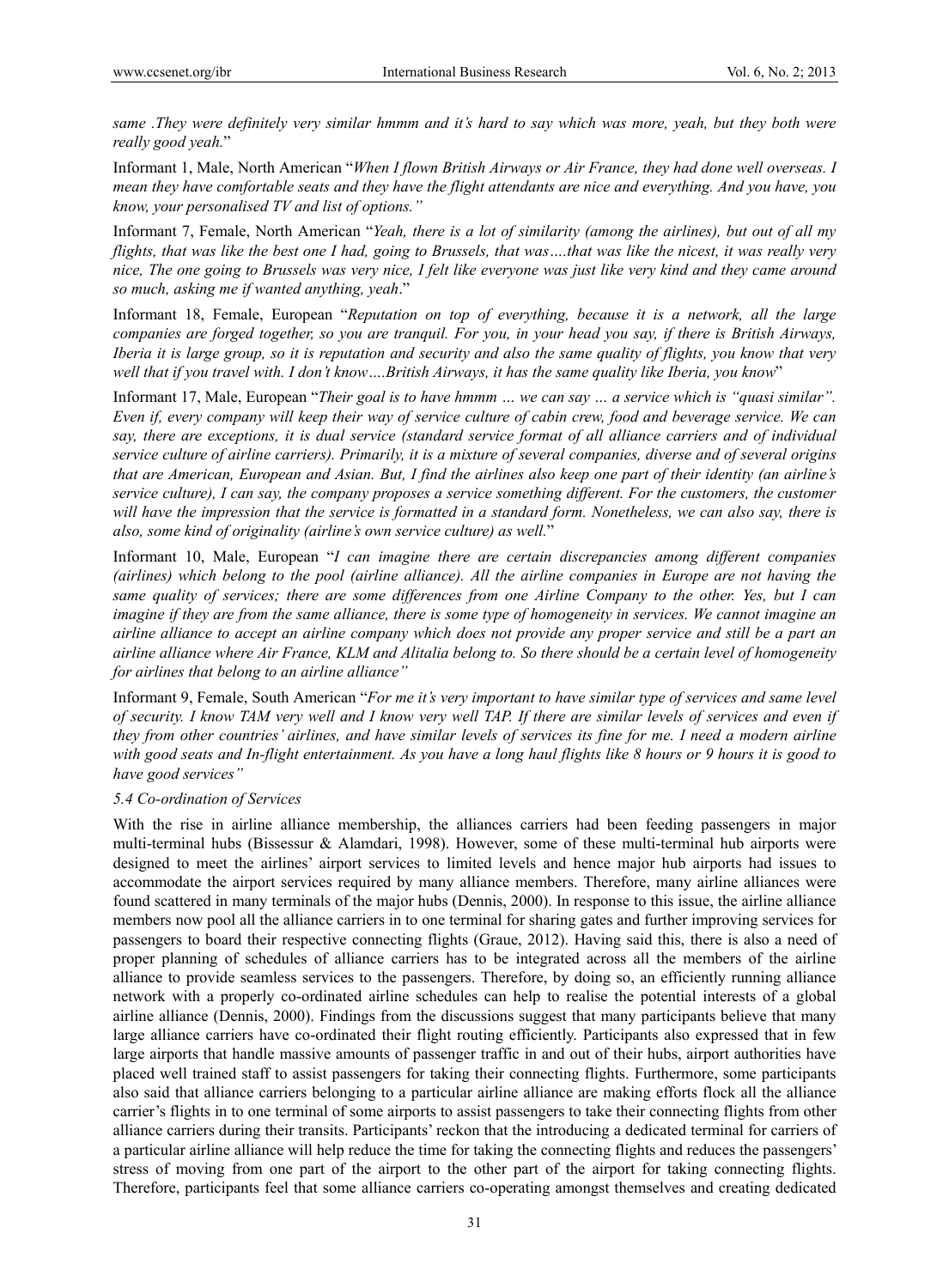terminals at an alliance carrier's hub to accommodate flights of a particular airline alliance. Therefore participants believe that some airline alliance carriers are making efforts to provide seamless services by synchronizing an alliance carrier's services with other alliance carriers. And this practice is offered at some airport terminals of certain alliance carrier's hub. The hubs of alliance carriers work in conjunction with airports to provide airlines of particular airline alliance to operate from a single terminal. The terminals are assigned for a particular airline alliance, which helps passengers of a particular airline alliance to take flights and also connecting flights in an easy way. This system of assigning a particular airline alliance to use a particular terminal helps improve seamless travel experience for airline alliance passengers.

Informant 8, Female, North American "*I think I feel disoriented because there are many people and they are all rushing and they all seem like to know where they are going and I feel very lost (in an airport).So, yeah, in times like that, I remember that in London Heathrow that I had to stop several times and ask like, M'I at the right place? and where would I continue ?…… (I would ask) people at counters, at the desk, and they were always friendly and very helpful"*

Informant 1, Male, North American "*I have connected in several places, after all I have just, I have mainly connected in Paris, Amsterdam or London, and this is the first time I have been to Madrid. In general in the UK and in Paris things are well marked and well organized*."

Informant 6, Female, Asian "*I think it's the same in the all the airport, there are a lot of people from different countries; so you can get information about all the airlines (departure information)*."

Informant 7, Female, North American "*Actually there was a woman in Brussels, and I think she did escort some of us, I remember she saying like Hey, is there anyone here, need to like, need any help or anyone need to go anywhere like, she was waiting right there, we were all just like, I was like, yeah, yeah, can you show me, where I am supposed to go. And also happened, I think, when I landed in Newark, someone was asking, I was like, which gate do I go to*"

Informant 9, Female, South American "*Yes, this is in important thing. For example, passing a lot of time in a transit. I think it is tiring. I think it's better to pass a little time. I think fluidity is better, when you board a connecting flight quickly and not passing a lot of time waiting for the connecting flight.*"

Informant 18, Female, European "*Reputation on top of this, especially when you travel with an alliance, you have security, in case of flight problems, you that the service staff will put you on another flight and make arrangements to fly with another company's flight by finding the solution. Yes, I am tranquil and also when you are travelling with the same alliance, you have impression that you have the same quality of service, not underrated, you know.*"

Informant 17, Male, European "*airline alliance for me is like a menu (choosing dishes in a restaurant to order an Entré- Main Course and Desert) in fact I mean, choice of the company, any company of this alliance, Alitalia, Air France, Air Europa voila … and you can choose a company and take another company of this alliance which will take this possibility. This facilitates the customer to give things fluid, rapid, and something that is practical because we can say, lastly because most people choose something simple, practical, rapid and more comfortable, because for the time, I mean not mediocre, but pass the quality of being good, right and take good responsibility and consider like a humane, like a customer, a passenger who comes out as not ordinary*"

## *5.5 Access to Information*

Findings from the discussion suggest that many participants use internet as a way to access the information about flights, their new destinations, networks, loyalty benefits offered by an airline alliance. Findings suggest that participants regularly access airline alliance websites or alliance carrier's website to reserve their flight, check their air miles status, and also use the websites for selecting their travel itinerary. Participants discussed about the importance of the use of internet related services for reservation of flights, gathering information for booking multiple destination and finally accessing information about their air miles. Participants believe that most carriers belong to a particular airline alliance are improvising their online services by interactive services to passengers by collaborating with other alliance carriers to create a dedicated website, that will help provide alliance carriers flight information, reservation/cancellation of flights operated by several alliance carriers belonging to an airline alliance . Alliance carriers have created a website wherein passengers can book a round the world ticket or continental ticket. This scheme helps passengers to book multiple destination served by several alliance carriers and passengers can have choice of selecting their destination, their choice of alliance carrier, and choosing an alliance carrier for updating their air miles as they keep flying. Therefore participants believe that alliances carriers are making efforts to provide interactive services to passengers by collaborating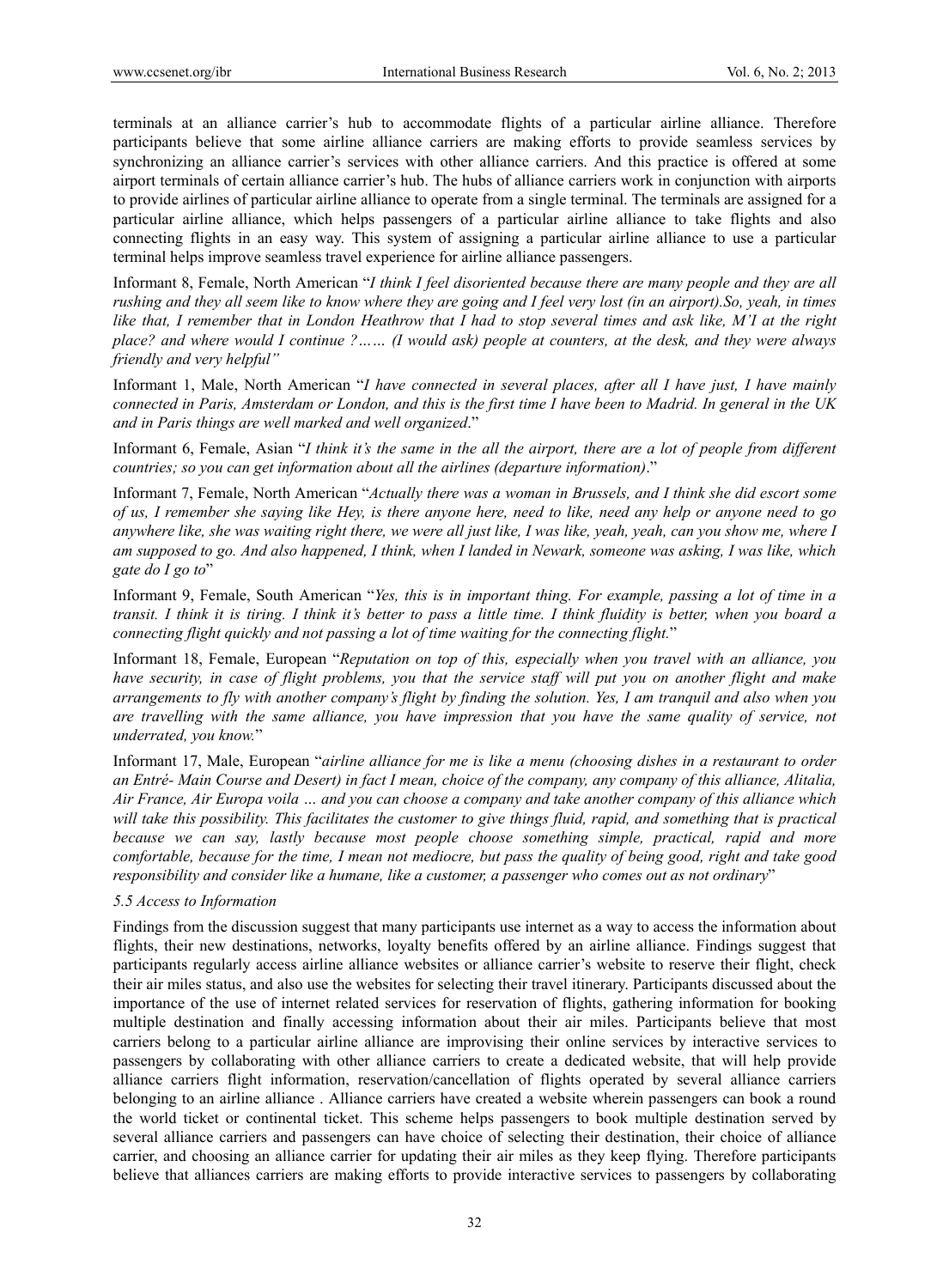among other carriers belonging to an alliance to provide a common platform for passengers to access their flight information, reservation and frequent flyer program status online. Therefore participants consider the interactive services offered by both alliance carriers' websites in collaboration with airline alliance's website as a determinant of value of an airline alliance's services.

Informant 17, Male, European "*We look for efficiency, also, we look for some, or efficient and rapid and we are lastly, not having a major concern, and concerns are resolved immediately, so all that happens, is in a way serene, fluid, and no stress ... Yeah, we can say that, with respect to the alliance, its the system that is placed for facilitating the relations between … the relation with customer, in fact, the passengers to facilitate the life of the passenger, you can say, facilitating the reservation, for checking the information on accounts of loyalty, and so there is an interaction more direct and more proximate relation and actually internet has become, you can say …….more accessible … you can say its like the menu (choosing dishes like in restaurants –Entré- Main Course and Desert) … the alliance has placed to improved services for the customer…for keeping the customers satisfied or happy or … and have a desire to use this alliance.*"

Informant 18, Female, European "*Its true that we can make a combination of flights, as there are many flights, possible destinations, transits, the frequent flyer program, the miles, the points, I don't know, I don't know why I say points, the points, the usage of website for personalised services.*"

Informant 15, Male, European "*It (website) is well presented here, it's clear. Yes yes, I have seen the stuff for travelling round the world, it is well done, and for me it's good to have all the travel maps for choosing the destinations. For the loyalty program it is well described and the conditions are explained, and the website is easy to understand.*"

Informant 10, Male, European "*Yes, I think this is excellent (web services offered by airline alliance). Because we have the perspective, to have at least, all the panorama, all the destinations, all the transits, all the durations of the flight journey of each of all legs of flight. This allows you to organise yourself the flight journeys, the itinerary and the loyalty programs also .Sure this is advantageous"*

Informant 9, Female, South American "*Yes, the information about flight numbers, choice of seats, transits and other travel information should be informed. Like what time to change the flights, what time you arrive, what time you fly and all these things .For me, the most important thing is that all the things (flight information) should be easy shared to comprehend, for instance the flight seat numbers*"

Informant 12, Female, European "*When you type Air France on Google, you then enter the site (website)and you find they propose different , I mean , what we call, the code-share in fact, and so, Air France can be with Alitalia, exactly, and with other company. And another alliance Oneworld, will be consisting of British Airways with American Airlines for example, so all this, from an alliance you can move from one to other, we can do what we want, where to go etc, and all the necessary information of the system of an alliance, which company, and eventually which (airline) works, with whom (other alliance carriers) for flights*."

## *5.6 Extended Service Network*

From the discussion with the interviewees, it appears the many participants believe that an airline alliance provides value to passengers in the several ways. Participants reckon than they can derive some value from an airline alliance services. Participants think that members of an airline alliance provide value to the passengers by offering increased volume of flights, destinations, increase in frequency of flights to certain destinations, choice of selecting a transit airport, offering a seamless travel services, recognising and registering alliance carriers loyalty programs, and lastly rewarding certain frequent flyers to have access to several airport lounges belonging to an airline alliance. Participants also addressed another important issue of deriving value from an airline alliance. Participants reckon that an airline alliance can gain more value if an airline dedicated to provide quality service joins an airline alliance club. Participants think that an airline with good reputation can introduce their respective flights, destinations, airport lounges, loyalty programs whilst providing seamless travel experience to airline alliance passengers can be an added asset or value of a particular airline alliance. Therefore participants think that any airline that can provide seamless travel experience and the ability to increase its participation to create a wide network of flights and destinations is an asset for a passenger and adds value for an airline alliance's service. On the flip side of the coin, participants also believe that an airline alliance, with their members can create value for the alliance carriers. So, airline alliance can create value to all the alliance members or a customer's preferred airline by introducing new flights, new destinations, choice of transit airports, airport lounges and extended loyalty programs to consumer's choice from an airline alliance's à la carte.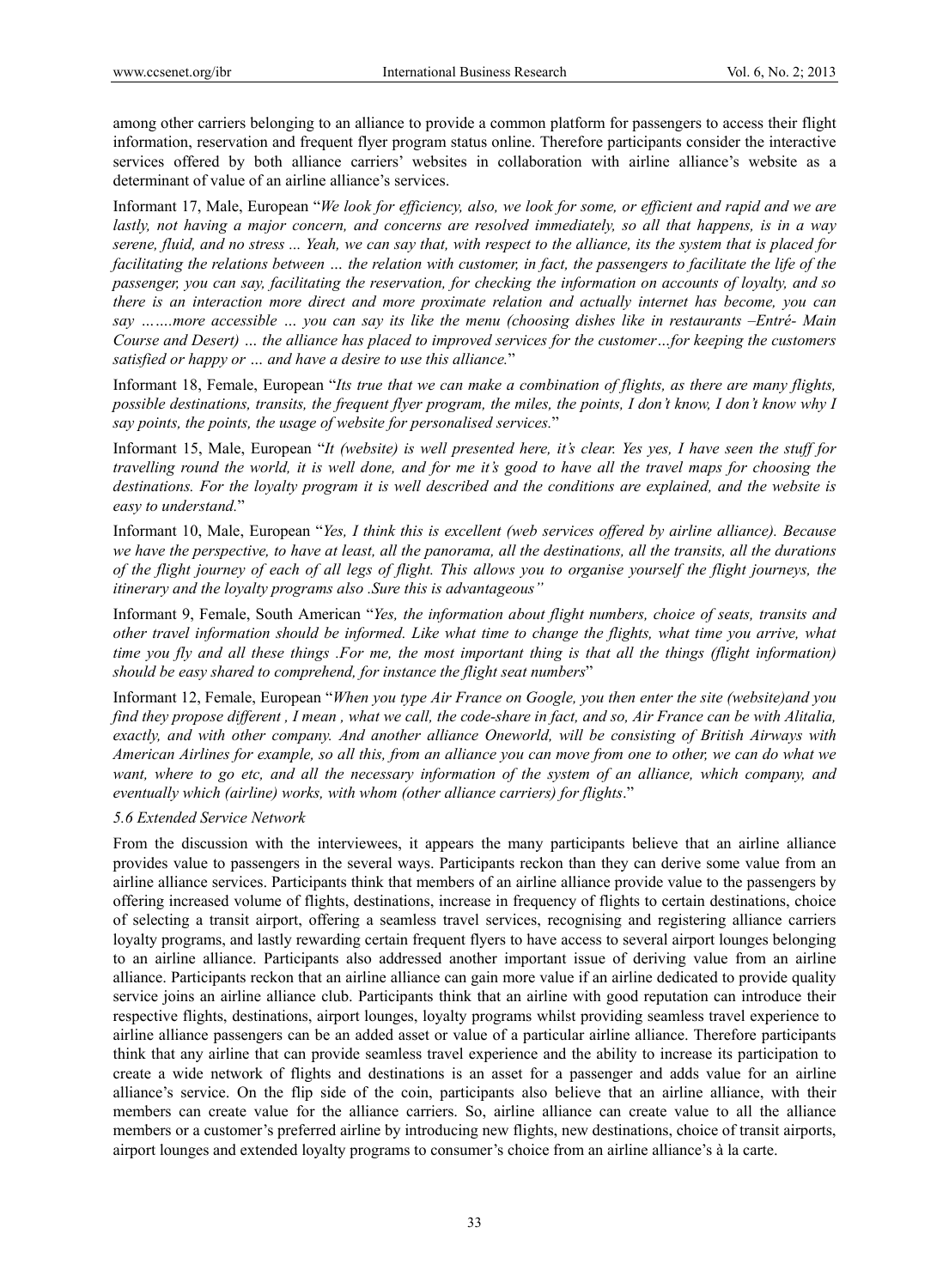Informant 17, Male, European "*We can say for Air France, it will bring, the customers of other airlines of the alliance, in fact that will bring, an alliance will present a new group, of worldwide importance and we can say that, all the network of the alliance will give, I mean will give the network partnership among the companies, this all will construct a status, a reputation, of being serious, of quality, and security, exceptional.Voila, we can say, that for any customer of any origin, it represents something, we can say, interesting.*"

Informant 7, Female, North American "*I feel its reliable, like I said, I can trust all the people, I can trust it, really I have lot of trust in it, and the financial discounts my parents get, I know , that's why we use, because when we fly, we get the points added up and then you can fly elsewhere, yeah ….. yeah, I think its reliability and trust, and I know that, it's like, it's reliable for me, because I have used it so much, and I know I can get the meal, I know I gonna get space to relax, I know what I am gonna get*."

Informant 12, Female, European "*Selecting any airline company of an alliance, choice of frequency of flight, a flexibility to use another flight from the alliance, incase, if I miss the flight. That's it. I think it's really the three priorities (benefits) are, frequent flyer stuff comes after all these (priorities). So, for me the choice of airline company, the departing time, staff services, other loyalty program are grouped together for me, but again, choosing the right airline company and convenience of departing time are more important for me*."

Informant 18, Female, European "*Already destinations, as I travel often, so I am a potential customer, so they will try to keep me loyal, it is good for them to keep me loyal in Skyteam for example from Air France than Air France alone. If, in case, tomorrow, I don't know, who is exactly in Skyteam, I am going to another country, perhaps I will say, here you have my loyalty card and I have points. I can check who are the members of the same alliance, I can travel within the same alliance, I remain loyal, its loyalty. You know what I mean.*"

## **6. Proposed Conceptual Model**

From the above mentioned discussions it is observed that the consecutive interviews provided an insight of consumer's perceptions of services offered by an airline alliance. It is evident from the discussion that participants perceived an airline alliance service in a holistic form. They form attributes of an airline alliance services based on the co-operative services offered by an airline alliance. This is because participants believe that, airlines flocked together to form a federated structure of an airlines alliance. This is particularly true and evident when a passenger is having one or more leg of his flight journey is served by several alliance carriers. Passengers feel that in a federated structure such as an airline alliance, the services are aligned in co-operation with other alliance members of an airline alliance, and this alignment of services within the alliance framework helps to provide all sorts of services (ground, in-flight and online/offline) to any passenger during their journey. From the preliminary results of the discussions with the interviewees suggests two main issues that surfaced the discussion. Firstly, this paper helps to understand what sort of services of an airline alliance influence the determination of consumer perceived value attributes of an airline alliance. And secondly, based on the services offered by airline alliance, this paper helps to understand how the services of an airline alliance become factors to help consumers determine the attributes of consumer perceived value of an airline alliance.

It is found from the participants' discussion that some services of an airline alliance influenced participants to determine the attributes of the consumer perceived value of an airline alliance. The services offered by an airline alliance that influenced the participants were co-operative services (frequency of flights, destinations and convenient schedules ) offered by the alliance members, the service coherency (seamless travel) offered among the participating alliance members, collaborative services (issuing one airline ticket for multiple destinations and flights served in a collaborated effort by any alliance carrier of an alliance) offered by all the participating alliance carriers to provide one stop shopping solutions to the consumers, the reciprocal and mutual recognition (alliance carrier's frequent flyer program recognition and registration) of alliance members services to customers, and interactive services (web, call centre etc) offered by all the alliance members to the consumers passengers traveling with two or more airlines during their journey. All these services were influential factors for determining the value derived by using the services of an airline alliance. Secondly, consecutive interviews also reveal that the attributes of the consumer perceived value of an airline alliance formed by the participants were Multi-party joint services, Fringe benefits (Loyalty program), Harmonisation of alliance carriers' services, well co-ordinated services, better access to information and, lastly extended service network.

This section of paper introduces an understanding on how consumer's form attributes of value of an airline alliance based on the alliance member's efforts to provide co-operative, coherent, collaborative, reciprocal and interactive services offered by all the members of the airline alliance. And eventually this section suggests the attributes of consumer perceived value of an airline alliance. Therefore, the consumer perceived value of an airline alliance in accordance to the participant's discussion suggests that consumer perceived value of an airline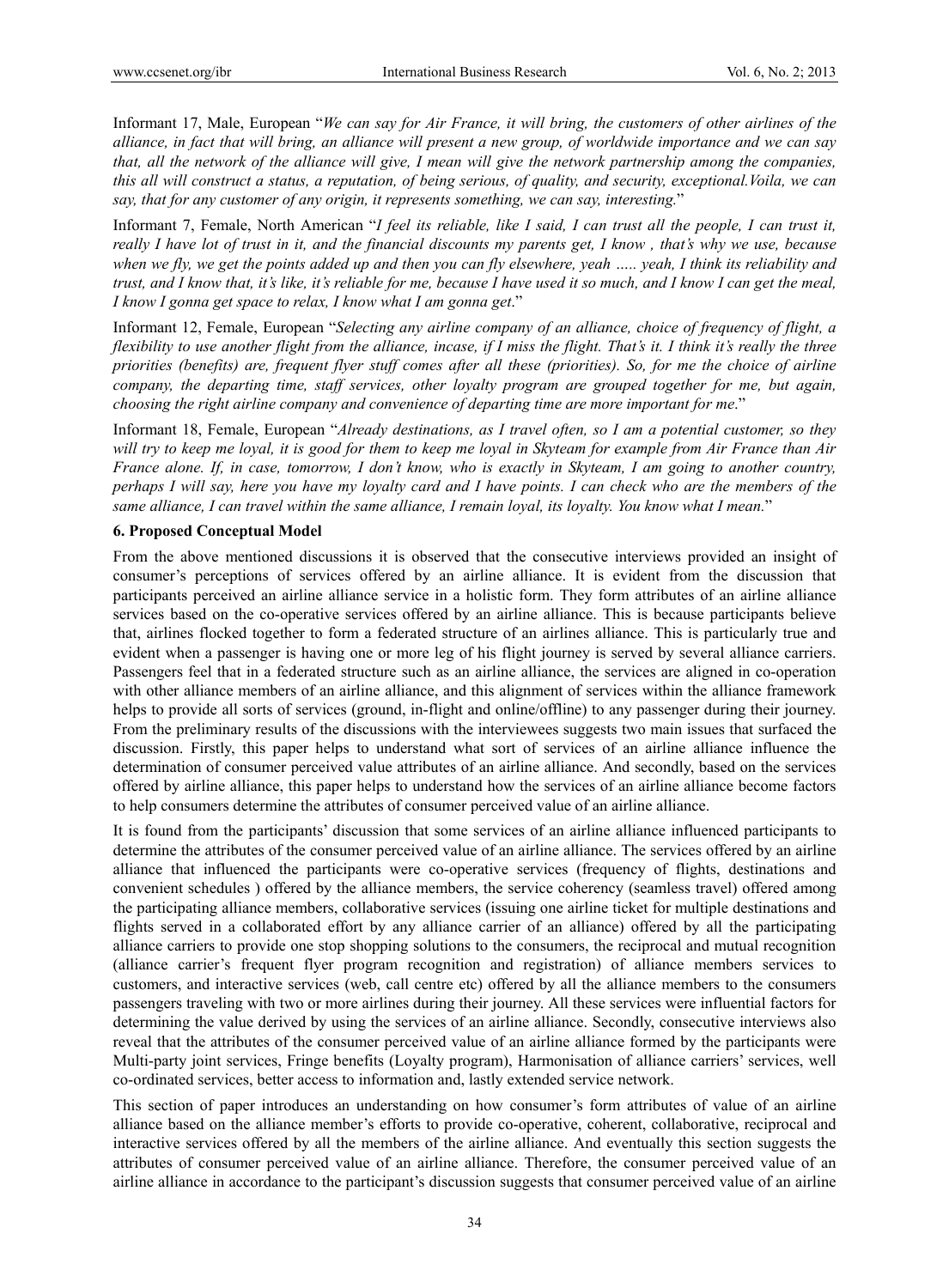alliance is influenced on the co-operative, coherent, collaborative, reciprocal and interactive service attributes of a federated structure of an airline alliance. And the attributes of consumer perceived value of an airline alliance are airline alliance's Multi-party joint services, Fringe benefits (loyalty program), Harmonisation of alliance carriers' services, Co-ordination of services, Access to information and, lastly extended network benefits. Based on the participant's discussion, this paper proposes a conceptual model of the consumer's perceived value of an airline alliance which is illustrated in figure 1 below. The proposed conceptual model helps to shows the attributes of consumer perceived value of an airline alliance. The conceptual model is the first step to understand the attributes that determine the consumer perceived value of a federated structure of an airline alliance. However, this conceptual model can be used to draw an empirical study through a quantitative approach for better understanding of the influences of the attributes on consumer perceived value of an airline alliance. Therefore, a future empirical study involving a quantitative approach can be helpful to demonstrate how attributes influences the consumer perceived value of an airline alliance.



Figure 1. Conceptual model of Consumer perceived value of an airline alliance

## **7. Conclusion**

As aviation market witnesses a rise in international and domestic travels in many parts of the world, airline alliance also have seen a sharp rise in their growth. Along with the rise in airline alliances, the market has also seen several challenges associated with its growth. Even with all the collaborative efforts by alliance carriers, yet, to date, questions are raised if strategic airline alliances remain strategic as a name. Though airline alliance co-operation is largely based on co-ordinating multi-lateral code-share agreements and frequent flier programs, but there is still of room left to integrate their networks fully (Iatrou & Alamdari, 2005). Therefore, the success of an airline alliance is questioned if the members of the airline network compromise service quality and eventually undermine the consumer value perceptions of an airline alliance. Hence, these issues raised questions whether airlines consider to join an airline alliance as an opportunity to circumvent regulated aviation markets to make profits or to improve their quality standards to perform better in international markets (Sultan & Simpson, 2000). Therefore, to win the applause of the alliance passengers, alliance carriers should not only focus on frequent flyer loyalty programs, enhanced network of flights and destinations but they should give more care and attention in providing convenience through quality services to the airline passengers (Weber, 2005).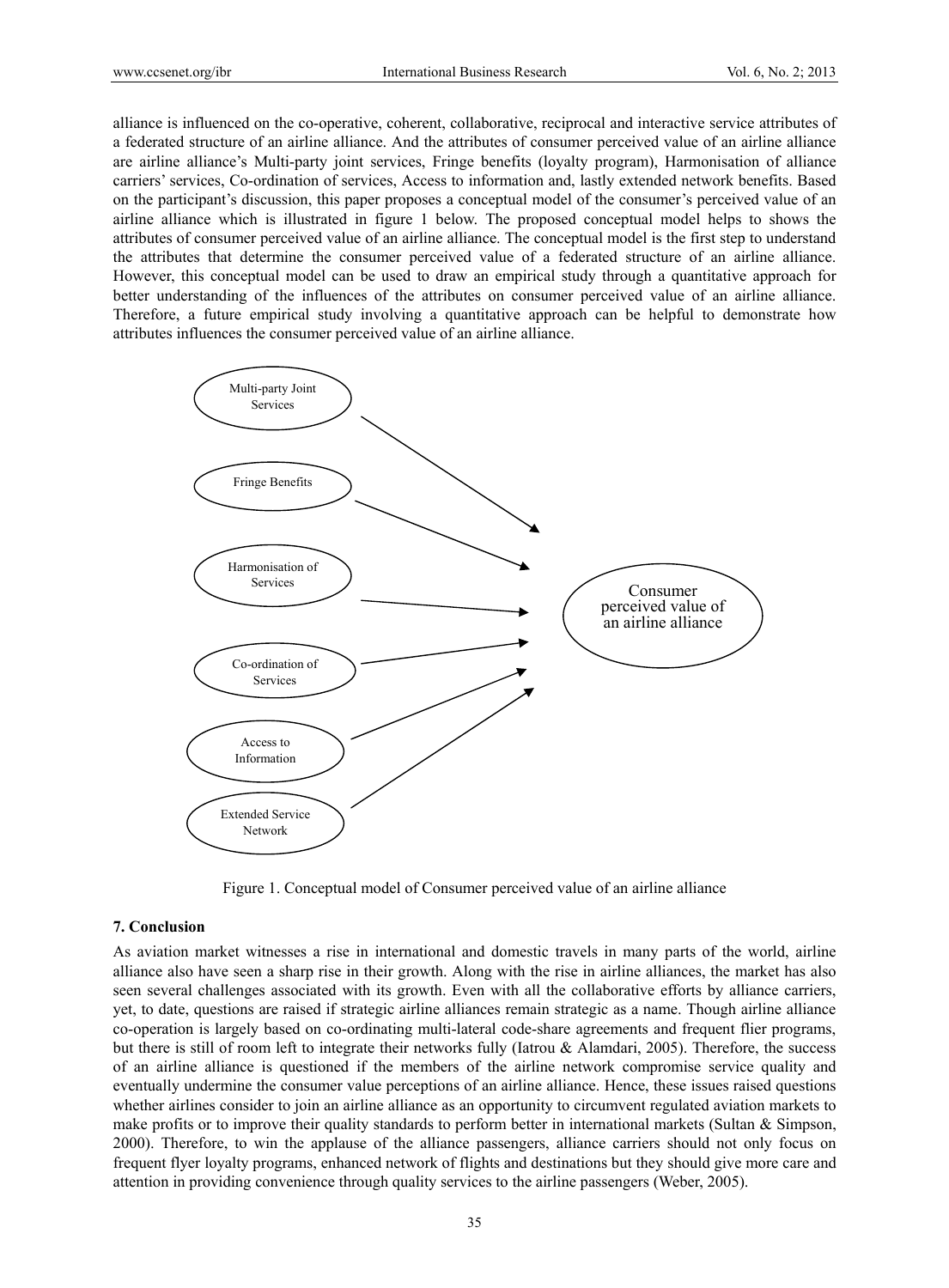Participants' discussions suggest that the airline alliance can concentrate on several quality issues which represent the heart of the international consumer's value perception of an airline alliance. Participants feel that, airline alliances can be better off by providing standardised services among all the alliance carriers within the alliance framework and still maintain a bit of their service culture of flag carriers. But, the most important issues for participants is to have an Airline alliance team that can constantly improve the value offerings to the consumers and constantly monitor their services offerings in real time measures. In doing so, airline alliance can have a track of a consumer's activities starting from reserving a flight till the consumers collect their baggage and receive a confirmation about their air miles are being accrued as they keep flying. Every new lesson learnt from an alliance carrier's service offerings, service failures and service recovery procedures should be well addressed to the rest of the members of the alliance. In doing so, the alliance carriers will learn from other alliance member's experiences in dealing with multiple consumer related service issues and this might help reduce any further mistakes in the future and eventually improve the quality services and value offerings by all the alliance members.

It is found from the participants' discussion that certain services of an airline alliance played an important role in influencing participants to determine the attributes of the consumer perceived value of an airline alliance. Certain services offered by an airline alliance that influenced the participants were based on the joint activities of the alliance carriers to provide co-operative services to passengers by increasing the frequency of flights, destinations and schedules offered by the alliance members. Alliance carriers also improved the levels of service offering the global airline alliance passengers by improving the service coherency (seamless travel) offered by the participating alliance members. Alliance carriers also influenced the passengers to create their own itinerary by offering passengers to choose any alliance carrier to travel round the world or travel across a continent. This collaborated scheme was developed by alliance carriers to allow passengers to fly multiple destinations around the world by creating their own itinerary and choosing one or many alliance carrier belonging to a particular airline alliance for the journey. This scheme was developed due to the collaboration amongst the alliance carrier to provide seamless travel solutions to the consumers. Furthermore, alliance carrier's collaborated amongst themselves to share all the flight information for reservation, and co-ordinating flight schedules for the passengers journey. This scheme also allowed alliance members to provide interactive services like websites and call centres to the passengers traveling on multiple destinations with two or more airlines during their journey. In addition to this development, alliance carriers also developed a function wherein the alliance carriers belonging to a particular airline alliance have a reciprocal and mutual recognition of an alliance carrier's frequent flyer program. All these services were influential factors for determining the value derived by using the services of an airline alliance. Therefore from the consecutive interviews it is found that the co-operative, collaborative, interactive, reciprocal and coherent services influence the consumers to draw attributes of the consumer perceived value of an airline alliance. The attributes hence formed by the participant discussion are alliance carrier's Multi-party joint services, Fringe benefits (loyalty program), Harmonisation of alliance carriers' services, Co-ordination of services, Acess to information and, lastly extended service network.

Furthermore, findings from this research suggest that members of the airline alliance can create value to its alliance member by introducing their network of flights, destinations, airport lounges, transits, loyalty programs, joint airline operations, co-operative marketing strategies, and integrating their information technology systems to improve efficiency of airline operations to the airline passengers. On the other hand, an alliance carrier can also create value to an airline alliance, by introducing an alliance's carriers own flight networks, destinations, transits, airport lounges, loyalty programs, knowledge about their markets, and their experiences in handling customer grievances and giving customer experience. Therefore, the benefits offered by the airline alliance to the alliance carrier's passengers are reciprocal and mutual.

With respect to consumer perceived value issues, previous research findings of consumer perceived value suggest that, the benefits customer receives are based on attributes that are derived from emotional, social, functional and efficiency aspects of using an organisation service or product (Sheth et al., 1991; Sweeney & Soutar, 2001). However, in an airline alliance context, preliminary findings from this research suggest that the determinants of customer perceived value of an airline alliance are influenced in a holistic way through co-operative, collaborative, interactive, and reciprocal services of alliance carriers forming an airline alliance. Therefore this research finding suggests that consumers draw attributes of consumer perceived values that are different to previous approaches to understand consumer perceived value. The difference is due to the fact that previous studies focused on understand consumer perceived value of a sole service provider and this research paper confines its studies to understand consumer perceived value of an alliance network like airline alliance. All the services that passenger values by using an airline alliance are : a) the repertoire of using several alliance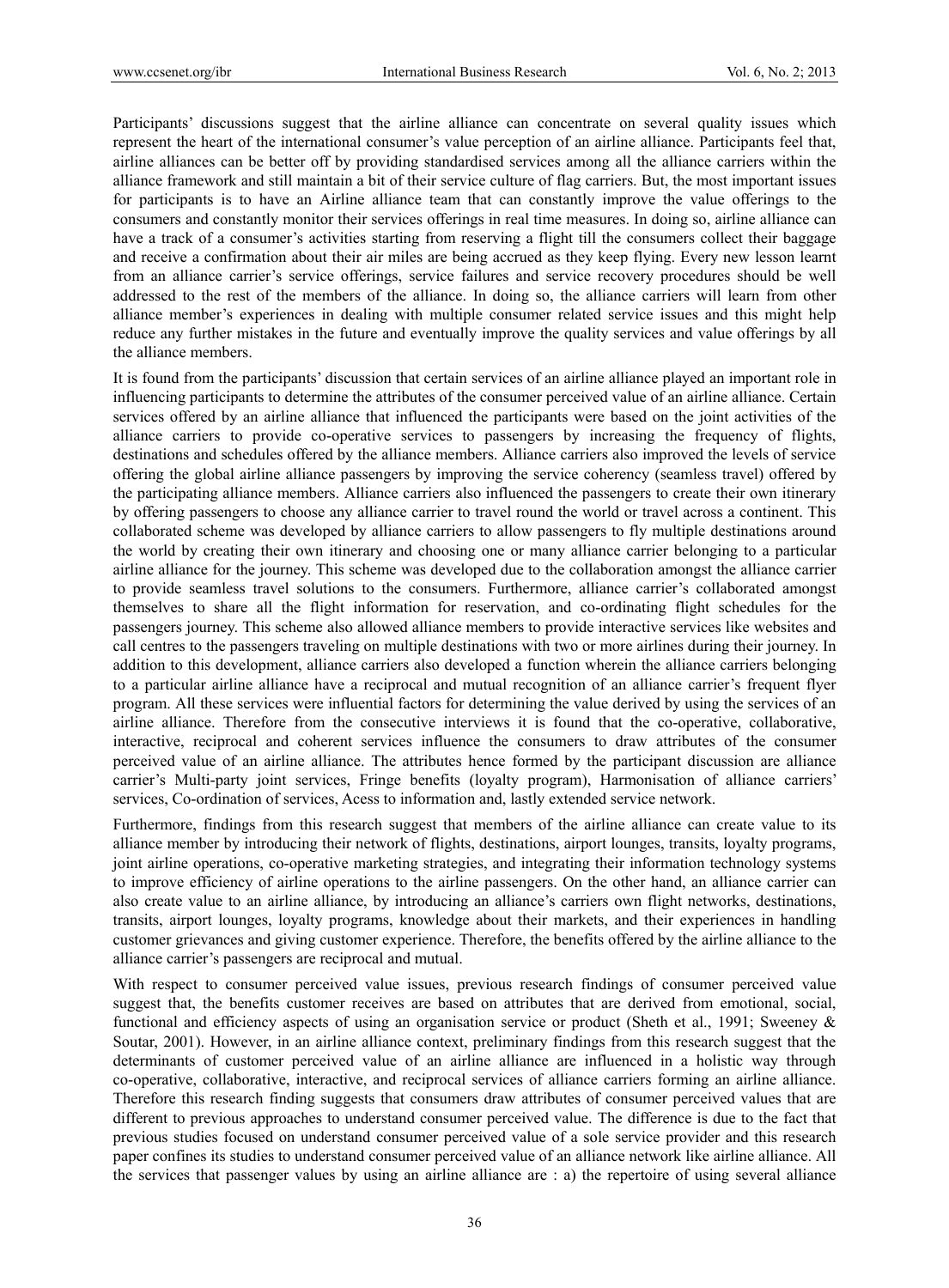member's flights to get to destinations; b) standardised levels of quality services that are provided on ground and in-flight by alliance carriers; c) customers access to accrue and redeem loyalty programs of all alliance carriers and; d) all the related services that serve within the context of airline alliance's co-operative services framework to provide seamless travel experience to the consumers. And based on these above mentioned services, participants form attributes of an airline alliance like alliance carrier's Multi-party joint services, Fringe benefits (loyalty program), Harmonisation of alliance carriers' services, Co-ordination of services, Access to information and, lastly extended service network.

All the attributes drawn from the participant's discussion are new to the literature. The attributes that have emerged in this study reflect the consumer perceived value of an airline alliance, and all the attributes are based on the services offered by a group of service providers, in this case the service providers are airlines. The study infers that consumer perceived value of a multi-lateral strategic alliance is based on the joint activities of alliance carriers that provide co-operative, collaborative, reciprocal and interactive services to the consumers. This study transcends from previous studies, wherein the consumer perceived value concepts were addressed specifically for understanding consumer perceived value of sole service providers. The previous studies addressed the attributes of consumer perceived value based on a sole service provider's services (Sheth et al., 1991; Sweeney et al., 1997, 1999; Sweeney & Soutar, 2001; Heinonen, 2004; Sanchez et al., 2006, Sanchez-Fernandez & Iniesta-Bonillo, 2009). However, in this study the consumer perceived value is based on joint services offered by multiple service providers and therefore is the first step and a way forward to understand how joint activities of a strategic alliance can influence the consumer perceived value of multiple service providers like airline alliance. Therefore this study differs from previous studies in two ways. Firstly this study helps to understand how joint activities of a strategic alliance like co-operative, collaborative, reciprocal and interactive services can help consumers to derive or maximise value through a multiple service provider context. Secondly, this study helps to address marketing managers of strategic alliance to develop an understanding of how joint marketing strategies can help strategic alliance to improve their service offerings through collective efforts and thereby increase the value offerings to the consumers. This study is in infant stage and the discussions from this study can be used in future studies, but through a quantitative approach to understand how each attributes influence the consumer perceived value of an airline alliance and strategic alliance in general. The present study is a qualitative approach and individual effects of attributes on consumer perceived value is not fully clear, let alone which of the attributes can be named as the highly influential determinant of the consumer perceived value of an airline alliance. Therefore, future studies through quantitative approach can help understand the hierarchy in attributes that influence the consumer perceived value of an airline alliance.

#### **References**

- Agusdinata, B., & De Klein, W. (2002). The dynamics of airline alliances. *Journal of Air Transport Management, 8*(4), 201-211. http://dx.doi.org/10.1016/S0969-6997(01)00052-7
- Albers, S., Heuermann, C., & Koch, B. (2010). Internationalisation strategies of EU and Asia–Pacific low fare airlines. *Journal of Air Transport Management, 16*(5), 244-250. http://dx.doi.org/10.1016/j.jairtraman.2009.12.001
- Anslinger, P., & Jenk, J. (2004). Creating successful alliances. *Journal of Business Strategy, 25*(2), 18-22. http://dx.doi.org/10.1108/02756660410525362
- Atalik, O., & Arslan, M. (2009). Customer value analysis from a customer's perspective: Case of Turkish Airlines Domestic passengers. *International Business Research, 2*(3), 85-91.
- Bamberger, G. E., Carlton, D. W., & Neumann, L. R. (2004). An empirical investigation of the competitive effects of domestic airline alliances. *Journal of Law and Economics, 47*(1), 195-222. http://dx.doi.org/10.1086/386274
- Barnes, C., Blake, H., & Pinder, D. (2009). *Creating and delivering your value proposition: Managing customer experience for profit* (1st ed.). London, England: Kogan Page Limited.
- Bieger, T., Wittmer, A., & Laesser, C. (2007). What is driving the continued growth in demand for air travel? Customer value of air transport. *Journal of Air Transport Management, 13*(1), 31-36. http://dx.doi.org/10.1016/j.jairtraman.2006.11.002
- Bissesur, A., & Alamdari, F. (1998). Factors affecting the operational success of strategic alliances. *Transportation, 25*(4), 331-355. http://dx.doi.org/10.1023/A:1005081621754
- Bjerke, B., & Hultman, C. M. (2002). *Entrepreneurial Marketing: The growth of small firms in the new economic era*. Cheltenham, England: Edgar Elgar Publishing Ltd.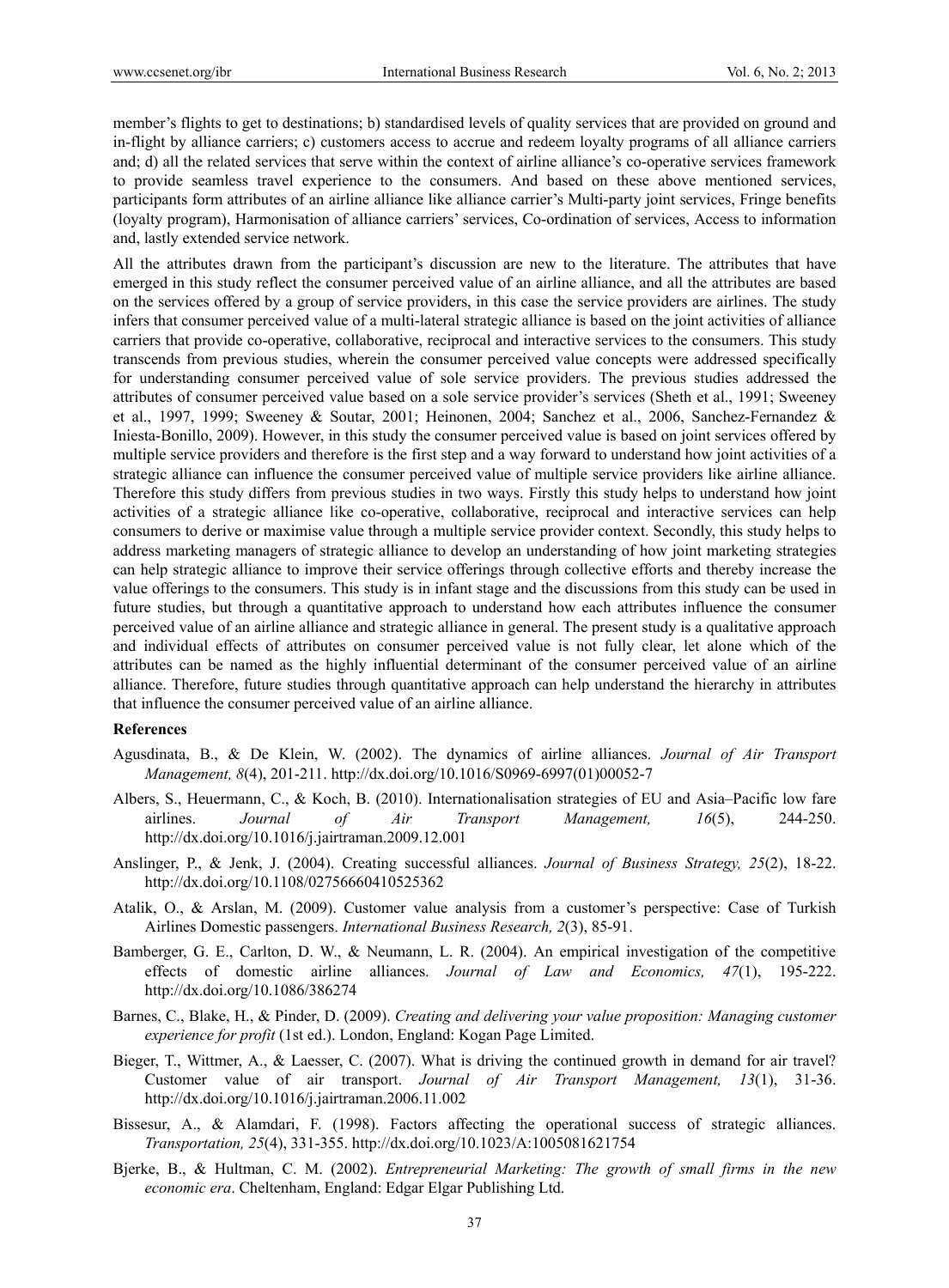- Blackett, B., & Boad, B. (1999). *Co-branding: The science of alliance* (1st ed.). Basingstoke, England: Macmillan Press Ltd.
- Boztepe, S. (2007). User Value: Competing theories and models. *International Journal of Design, 1*(2), 55-63.
- Brueckner, J. K. (2001). The economics of international code-sharing: an analysis of airline alliances. *International Journal of Industrial Organisation, 19*(10), 1475-1498. http://dx.doi.org/10.1016/S0167-7187(00)00068-0
- Brueckner, J., Lee, D. N., & Singer, E. S. (2008). Alliances, Codesharing, Antitrust Immunity and International Airfares: Do previous patterns persist? *Journal of Competition Law and Economics, 7*(3), 573-602. http://dx.doi.org/10.1093/joclec/nhr005
- Buyukozkan, G., Feyzioglu, O., & Nebol, E. (2008). Selection of the strategic alliance partner in logistics value chain. *International Journal of Production Economics, 113*(1), 148-158. http://dx.doi.org/10.1016/j.ijpe.2007.01.016
- Chen, C. F. (2008). Investigating structural relationships between service quality, perceived value, satisfaction and behavioural intentions for air passengers: Evidence from Taiwan. *Transportation Research, Part A: Policy and Practice, 42*(4), 709-717. http://dx.doi.org/10.1016/j.tra.2008.01.007
- Chen, S. H., Wang, P. W., Chen, C. M., & Lee, H. T. (2010). An analytic hierarchy process approach with linguistic variables for selection of an R&D strategic alliance partner. *Computers & Industrial Engineering, 58*(2), 278-287. http://dx.doi.org/10.1016/j.cie.2009.10.006
- Cheng, J. H., Chen, C. F., & Chang, Y. Y. (2008). Airline relationship quality: An examination of Taiwanese passengers. *Tourism Management, 29*(3), 487-499. http://dx.doi.org/10.1016/j.tourman.2007.05.015
- Christoffersen, J. (2012). A Review of Antecedents of International Strategic Alliance Performance: Synthesized Evidence and New Directions for Core Constructs. *International Journal of Management Reviews*. http://dx.doi.org/10.1111/j.1468-2370.2012.00335.x
- Contractor, F., & Lorange, P. (2002). The growth of alliances in knowledge based economy. *International Business Review, 11*(4), 485-502. http://dx.doi.org/10.1016/S0969-5931(02)00021-5
- Czipura, C., & Jolly, D. R. (2007). Global airline alliances: sparking profitability for a troubled industry. *Journal of Business Strategy, 28*(2), 57-64. http://dx.doi.org/10.1108/02756660710732666
- Das, T. K., & Teng, B. S. (1998). Resource and Risk management in the strategic alliance making process. *Journal of Management, 24*(1), 21-42.
- De Man, A. P. (2004). *The network economy: Strategy, Structure and Management* (1st ed.). Cheltenham, England: Edgar Elgar Publishing Ltd.
- De Man, A. P., Roijakkers, N., & De Graauw, H. (2010). Managing dynamics through robust alliance governance structures: The case of KLM and Northwest Airlines. *European Management Journal, 28*(3), 171-181. http://dx.doi.org/10.1016/j.emj.2009.11.001
- Dennis, N. (2000). Scheduling issues and network strategies for international airline alliances. *The Journal of Air Transport Management, 6*(2), 75-85. http://dx.doi.org/10.1016/S0969-6997(99)00027-7
- Doz, Y. L., & Hamel, G. (1998). *Alliance advantage: the Art of Creating Value through Partnering*. Boston, MA: Harvard Business school press.
- Elmuti, D., & Kathawala, Y. (2001). An overview of strategic alliances. *Management Decision, 39*(3), 205-218. http://dx.doi.org/10.1108/EUM0000000005452
- European Commission, & US Department of Transportation (2010). *Transatlantic airline alliances: Competitive issues and regulatory approaches.* Retrieved from http://ec.europa.eu/competition/sectors/transport/reports/joint\_alliance\_report.pdf
- Evans, N. (2001). Collaborative strategy: An analysis of the changing world of international airline alliances. *Tourism Management, 22*(3), 229-243. http://dx.doi.org/10.1016/S0261-5177(01)00024-3
- Fan, T., Vigeant-Langlois, L., Geissler, C., Bosler, B., & Wilmking, J. (2001). Evolution of global airline strategic alliance and consolidation in the twenty-first century. *Journal of Air transport Management, 7*(6), 349-360. http://dx.doi.org/10.1016/S0969-6997(01)00027-8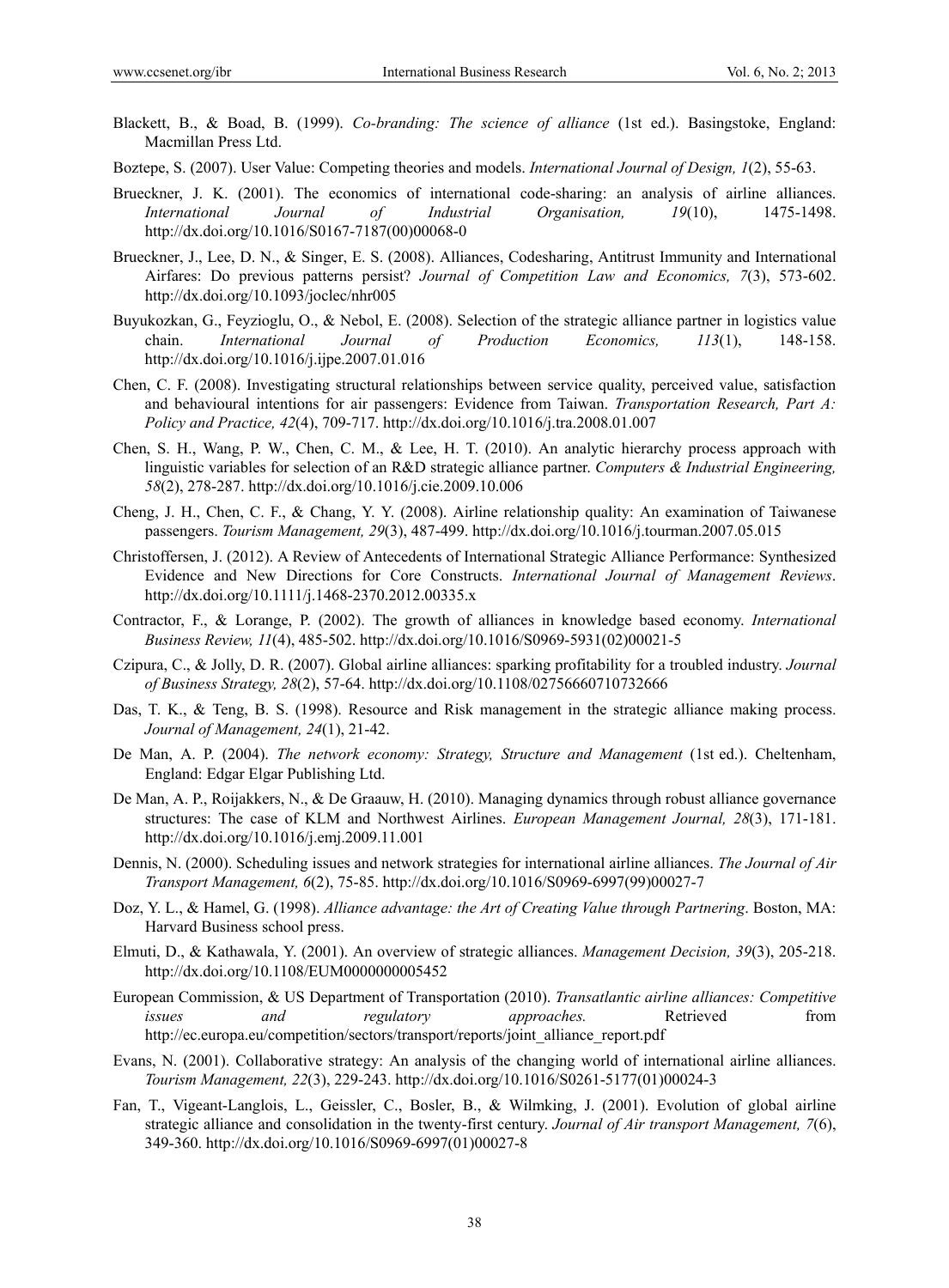- Forgas, S., Moliner, M. A., Sanchez, J., & Palau, R. (2010). Antecedents of airline passengers' loyalty: Low cost versus traditional airlines. *Journal of Air Transport Management, 16*(4), 229-233. http://dx.doi.org/10.1016/j.jairtraman.2010.01.001
- Gayle, P. G. (2008). An Empirical Analysis of the Competitive Effects of the Delta/Continental/Northwest Code-Share Alliance. *Journal of Law and Economics, 51*(4), 743-766. http://dx.doi.org/10.1086/595865
- Gillen, D., & Morrison, W. G. (2005). Regulation, competition and network evolution in aviation. *Journal of Air Transport Management, 11*(3), 161-174. http://dx.doi.org/10.1016/j.jairtraman.2005.03.002
- Goh, K., & Uncles, M. (2003). The benefits of airline global alliances: an empirical assessment of the perceptions of business travellers. *Transportation Research Part A: Policy and Practice, 37*(6), 479-497. http://dx.doi.org/10.1016/S0965-8564(02)00054-X
- Graue, O. (2012). Concentrated might in the sky-Airline alliance and travel management. *Trends and Issues in global tourism* (Part 5), 151-156. http://dx.doi.org/10.1007/978-3-642-27404-6\_13
- Gronroos, C. (2008). Service logic revisited: who creates value? And who co-creates? *European Business Review, 20*(4), 298- 314. http://dx.doi.org/10.1108/09555340810886585
- Gudmundsson, S. V., & Rhoades, D. L. (2001). Airline alliance survival analysis: typology, strategy and duration. *Journal of Air Transport Management, 8*(3), 209-218.
- Gudmundsson, S. V., De Boer, E. R., & Lechner, C. (2002). Integrating frequent flyer programs in multilateral airline alliances. *Journal of Air Transport Management, 8*(6) 409-417. http://dx.doi.org/10.1016/S0969-6997(02)00043-1
- Gulati, R. (1998). Alliances and Networks. *Strategic Management Journal, 19*, 293-317. http://dx.doi.org/10.1002/(SICI)1097-0266(199804)19:4<293::AID-SMJ982>3.0.CO;2-M
- Hamel, G. (1991). Competition for competence and interpartner learning within international strategic alliances. *Strategic Management Journal, 12*(1), 83-103. http://dx.doi.org/10.1002/smj.4250120908
- Hannegan, T. F., & Mulvey, F. P. (1995). International airline alliances: An analysis of code-sharing's impact on airlines and consumers. *Journal of Air Transport Management, 2*(2), 131-137. http://dx.doi.org/10.1016/0969-6997(95)00029-1
- Heinonen, K. (2004). Reconceptualising customer perceived value: the value of time and place. *Managing Service Quality, 14*(2/3), 205-215. http://dx.doi.org/10.1108/09604520410528626
- Hoffmann, W. H., & Schlosser, R. (2001). Success Factors of Strategic Alliances in Small and Medium-sized Enterprises—An Empirical Survey. *Long Range Planning, 34*(3), 357-381. http://dx.doi.org/10.1016/S0024-6301(01)00041-3
- Holtbrugge, D., Wilson, S., & Berg, N. (2006). Human resource management at Star Alliance: Pressures for standardisation and differentiation. *Journal of Air transport management, 12*(6), 306-312. http://dx.doi.org/10.1016/j.jairtraman.2006.07.006
- Iatrou, K., & Alamdari, F. (2005). The empirical analysis of the impact of alliances on airline operations. *Journal of Air Transport Management, 11*(3), 127-134. http://dx.doi.org/10.1016/j.jairtraman.2004.07.005
- Iatrou, K., & Oretti, M. (2007). *Airline choices of the future: From Alliances to Merger* (1st ed.). Aldershot, England: Ashgate Publishing Ltd.
- Inkpen, A. (1998). Learning Knowledge acquisition and strategic alliances. *European Management Journal, 16*(2), 223-229. http://dx.doi.org/10.1016/S0263-2373(97)00090-X
- Ito, H., & Lee, D. (2005). Domestic code sharing practices in the US airline industry. *Journal of Air Transport Management, 11*(2), 89-97. http://dx.doi.org/10.1016/j.jairtraman.2004.09.003
- Ito, H., & Lee, D. (2007). Domestic Code Sharing, Alliances and Airfares in the U.S. Airline Industry. *Journal of Law and Economics, 50*(2), 355-380. http://dx.doi.org/10.1086/511318
- Kalligiannis, K. (2009). *An investigation of potential brand inconsistencies within airline strategic alliances*. (PhD Thesis). School of Engineering, Cranefield University, Befordshire, UK.
- Kleymann, B. (2005). The dynamics of multilateral allying: a process perspective on airline alliances. *Journal of Air Transport Management, 11*(3), 135-147. http://dx.doi.org/10.1016/j.jairtraman.2004.08.002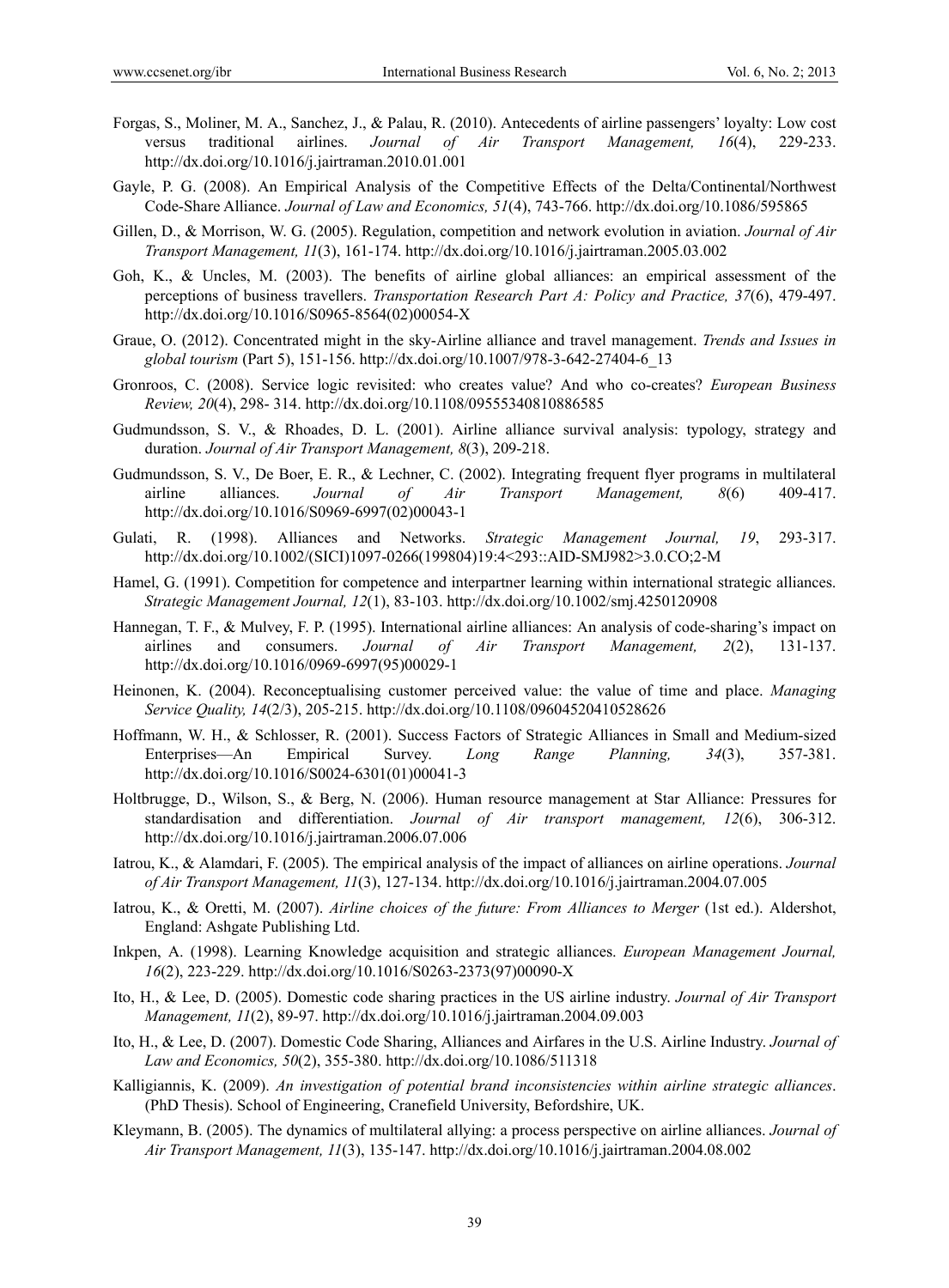- Kleymann, B., & Seristö, H. (2001). Levels of airline alliance membership: balancing risks and benefits. *Journal of Air Transport Management, 7*(5), 303-310. http://dx.doi.org/10.1016/S0969-6997(01)00025-4
- Kleymann, B., & Seristö, H. (2004). *Managing Strategic Alliance*. Aldershot, England: Ashgate Publishing Ltd.
- Koza, M., & Lewin, A. (2000). Managing partnerships and strategic alliances: raising the odds of success. *European Management Journal, 18*(2), 146-151. http://dx.doi.org/10.1016/S0263-2373(99)00086-9
- Kumar, S., & Malegeant, P. (2006). Strategic alliance in a closed-loop supply chain, a case of manufacturer and eco-non-profit organisation. *Technovation, 26*(10), 1127-1135. http://dx.doi.org/10.1016/j.technovation.2005.08.002
- Lazzarini, S. G. (2007). The impact of membership in competing alliance constellations: Evidence on the operational performance of global airlines. *Strategic Management Journal, 28*(4), 345-367. http://dx.doi.org/10.1002/smj.587
- Li, M. Z. F. (2000). Distinct features of lasting and non-lasting airline alliances. *Journal of Air Transport Management, 6*(2), 65-73. http://dx.doi.org/10.1016/S0969-6997(99)00024-1
- Lin, C. W. R., & Che, H. Y. S. (2004). A fuzzy strategic alliance selection framework for supply chain partnering under limited evaluation resources. *Computers in Industry, 55*(2), 159-179. http://dx.doi.org/10.1016/j.compind.2004.02.003
- Liou, J. J. H., & Tzeng, G. H. (2007). A non-additive model for evaluating airline service quality*. Journal of Air Transport Management, 13*(3), 131-138. http://dx.doi.org/10.1016/j.jairtraman.2006.12.002
- Lutolf-Carroll, C., & Pirnes, A. (2009). *From innovations to cash flows: Value creation by structuring high technology alliances* (1st ed.). Hoboken, NJ: John Wiley and Sons, Inc. http://dx.doi.org/10.1002/9781118273166
- McDougall, G. H. G., & Levesque, T. (2000). Customer satisfaction with services: putting perceived value into the equation. *Journal of Services Marketing, 14*(5), 392-410. http://dx.doi.org/10.1108/08876040010340937
- Morrish, S. C., & Hamilton, R. T. (2002). Airline alliances-Who benefits? *Journal of Air Transport Management, 8*(6), 401-407. http://dx.doi.org/10.1016/S0969-6997(02)00041-8
- Morschett, D, Schramm-Klein, H., & Zentes, J. (2009). *Strategic alliance management: Text and cases* (1st ed.). Wiesbaden, Germany: Gabler/GWV Fachverlage GmbH.
- Narsimhan, R., & Nair, A. (2005). The antecedent role of quality, information sharing and supply chain proximity on strategic alliance formation and performance. *International Journal of Production Economics, 96*(3), 301-313. http://dx.doi.org/10.1016/j.ijpe.2003.06.004
- Nielsen, B. B. (2007). Determining international strategic alliance performance: A multidimensional approach. *International Business Review, 16*(3), 337-361. http://dx.doi.org/10.1016/j.ibusrev.2007.02.004
- Oum, T. H., & Park, J. H. (1997). Airline alliances: current status, policy issues, and future directions. *Journal of Air Transport Management, 3*(3), 133-144. http://dx.doi.org/10.1016/S0969-6997(97)00021-5
- Oum, T. H., Taylor, A. J., & Zhang, A. (1993). Strategic Airline Policy in the Globalising airline networks. *Transportation Journal, 32*(3), 14-30.
- Oum, T. H., Yu, C., & Zhang, A. (2001). Global airline alliances: international regulatory issues. *Journal of Air Transport Management, 7*(1), 57-62. http://dx.doi.org/10.1016/S0969-6997(00)00034-X
- Palmer, A., & Bejou, D. (1995). Tourism destination marketing alliances. *Annals of Tourism Research, 22*(3), 616-629. http://dx.doi.org/10.1016/0160-7383(95)00010-4
- Parasuraman, A. (1997). Reflections of gaining competitive advantage through customer value. *Journal of the Academy of Marketing Science, 25*(2), 154-161. http://dx.doi.org/10.1007/BF02894351
- Park, J. H. (1997). The effects of airline alliances on markets and economic welfare. *Transportation Research, Part E: Logistics and Transportation Review, 33*(3), 181-195. http://dx.doi.org/10.1016/S1366-5545(97)00013-6
- Park, J. H., & Zhang, A. (1998). Airline alliances and partner firms' outputs. *Transportation Research, Part E: Logistics and Transportation Review*, *34*(4), 245-255. http://dx.doi.org/10.1016/S1366-5545(98)00018-0
- Park, J. W. (2007). Passenger perceptions of service quality: Korean and Australian case studies. *Journal of Air Transport Management, 13*(4), 238-242. http://dx.doi.org/10.1016/j.jairtraman.2007.04.002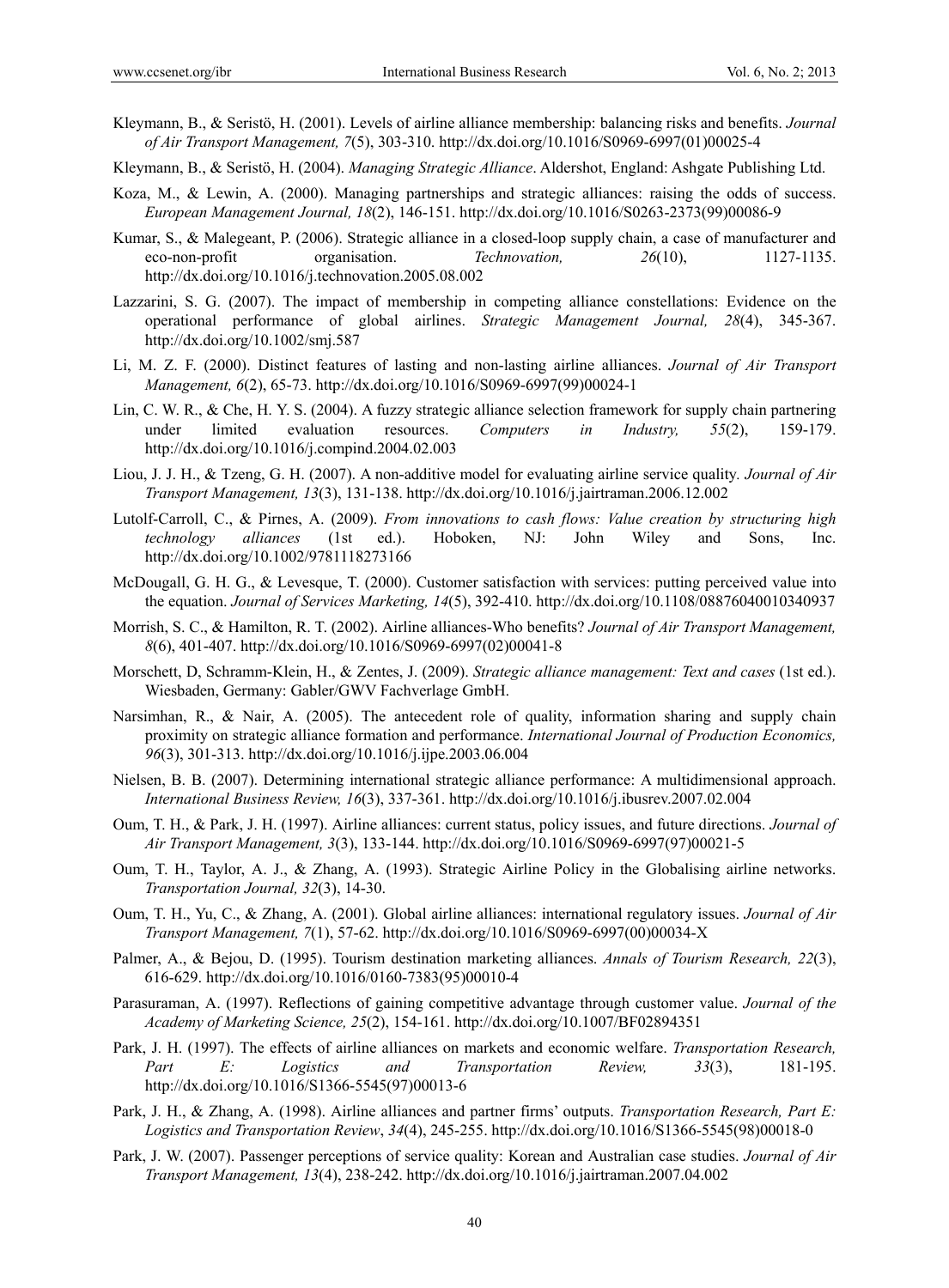- Park, J. W., Robertson, R., & Wu, C. L. (2004). The effect of airline service quality on passengers' behavioural intentions: A Korean case study. *Journal of Air Transport Management, 10*(6), 435-439. http://dx.doi.org/10.1016/j.jairtraman.2004.06.001
- Park, N. K., & Cho, D. S. (1997). The effect of strategic airlines on performance: A study of international airline industry*. Journal of Air Transport Management, 3*(3), 155-164. http://dx.doi.org/10.1016/S0969-6997(97)00026-4
- Parkhe, A. (1991). Interfirm diversity, Organisational learning, and longevity in global strategic alliances. *Journal of International Business Studies, 22*, 579-601. http://dx.doi.org/10.1057/palgrave.jibs.8490315
- Parkhe, A. (1993). Strategic alliance structuring: A game theoretic and transaction cost examination of interfirm cooperation. *Academy of Management Journal, 36*(4), 794-829. http://dx.doi.org/10.2307/256759
- Pels, E. (2001). A note on airline alliances. *Journal of Air Transport Management, 7*(1), 3-7. http://dx.doi.org/10.1016/S0969-6997(00)00027-2
- Ravald, A., & Gronroos, C. (1996). The value concept and relationship marketing. *European Journal of Marketing, 30*(2), 19-30. http://dx.doi.org/10.1108/03090569610106626
- Rhoades, D. L., & Lush, H. (1997). A typology of strategic alliances in the airline industry: Propositions for stability and duration. *Journal of Air Transport Management, 3*(3), 109-114. http://dx.doi.org/10.1016/S0969-6997(97)00017-3
- Rhoades, D. L., & Waguespack, B. (2000). Judging a book by its cover: the relationship between service and safety quality in US national and regional airlines. *Journal of Air Transport Management, 6*(2), 87-94. http://dx.doi.org/10.1016/S0969-6997(99)00025-3
- Saglietto, L. (2009). Airline alliances: When competitiveness can be approached with specific social networks. *Competitiveness Review: An International Business Journal incorporating Journal of Global Competitiveness, 19*(4), 304-322 http://dx.doi.org/10.1108/10595420910977425
- Sanchez, J., Callarisa, L., Rodríguez, R. M., & Moliner, M. A. (2006). Perceived value of the purchase of a tourism product. *Tourism Management, 27*(3), 394-409. http://dx.doi.org/10.1016/j.tourman.2004.11.007
- Sanchez-Fernandez, R., & Iniesta-Bonillo, M. A. (2009). Efficiency and Quality as economic dimensions of perceived value: Conceptualisation, measurement, and effect on satisfaction. *Journal of Retailing and Consumer Services, 16*(6), 425-433. http://dx.doi.org/10.1016/j.tourman.2004.11.007
- Sheth, J. N., & Parvatiyar, A. (1992). Towards a theory of business alliance formation. *Scandinavian International Business Review, 1*(3), 71-87. http://dx.doi.org/10.1016/0962-9262(92)90012-U
- Sheth, J. N., Newman, B. I., & Gross, B. L. (1991). Why we buy what we buy: A theory of consumption values. *Journal of Business Research, 22*(2), 159-170. http://dx.doi.org/10.1016/0148-2963(91)90050-8
- Smith, J. B., & Colgate, M. (2007). Customer value creation: A practical framework. *The journal of marketing theory and practice, 15*(1), 7-23. http://dx.doi.org/10.2753/MTP1069-6679150101
- Stern, K., & Hutchinson, M. (2011). *The Value Mindset: Returning to the First Principles of Capitalist Enterprise* (1st ed.). Hoboken, NJ: John Willey and Sons, Inc.
- Suen, W. W. (2002). Alliance strategy and fall of Swissair. *Journal of Air Transport Management, 8*(5), 355-363. http://dx.doi.org/10.1016/S0969-6997(02)00017-0
- Sultan, F., & Simpson, M. C. Jr. (2000). International service variants: airline passenger expectations and perceptions of service quality. *Journal of Services Marketing, 14*(3), 188-216.
- Sweeney, J. C., & Soutar, G. N. (2001). Consumer perceived value: The development of a multiple item scale. *Journal of Retailing, 77*(2), 203-220. http://dx.doi.org/10.1016/S0022-4359(01)00041-0
- Sweeney, J. C., Soutar, G. N., & Johnson, L. W. (1997). Retail service quality and perceived value: A comparison of two models. *Journal of Retailing and Consumer Services, 4*(1), 39-48. http://dx.doi.org/10.1016/S0969-6989(96)00017-3
- Sweeney, J. C., Soutar, G. N., & Johnson, L. W. (1999). The role of perceived risk in the quality-value relationship: A study in a retail environment. *Journal of Retailing, 75*(1), 77-105. http://dx.doi.org/10.1016/S0022-4359(99)80005-0